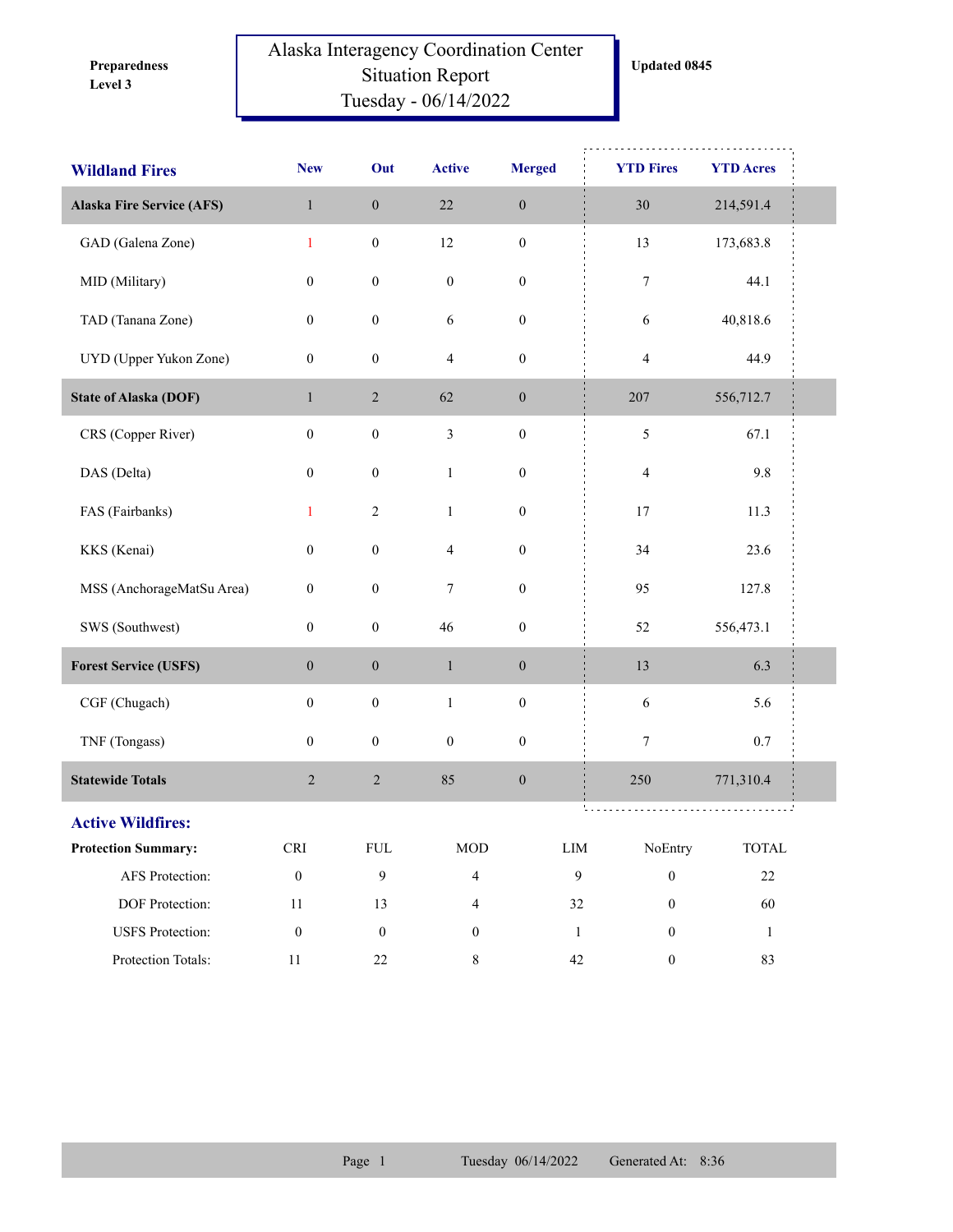## **Active Fires Status Summary**

|                         | Staffed           |                     | Unstaffed       |                     |  |  |
|-------------------------|-------------------|---------------------|-----------------|---------------------|--|--|
|                         | Contained $(S/C)$ | Uncontained $(S/U)$ | Contained (U/C) | Uncontained $(U/U)$ |  |  |
| AFS Protection:         |                   |                     |                 | 14                  |  |  |
| DOF Protection:         |                   |                     | 19              | 39                  |  |  |
| <b>USFS</b> Protection: |                   | 0                   |                 |                     |  |  |
| Status Totals:          |                   |                     |                 | 54                  |  |  |

| <b>Active Fires Acreage Summary</b> |                        |                |  |  |  |  |  |
|-------------------------------------|------------------------|----------------|--|--|--|--|--|
|                                     | Acres                  | Acreage Change |  |  |  |  |  |
| 2 New                               | 20.1                   |                |  |  |  |  |  |
| 8 Staffed                           | 311,411.7              | $-11,611.0$    |  |  |  |  |  |
| 76 Monitor                          | 459,593.4              | 212,848.2      |  |  |  |  |  |
| 1 Out                               | 0.3                    | 0.0            |  |  |  |  |  |
| 5 Prescribed                        | 66,470.0               | 17,246.1       |  |  |  |  |  |
| 92 Fires                            | Total Acres: 837,495.5 |                |  |  |  |  |  |

## **Prescribed Fires**

|                                 | <b>YTD</b> Fires | <b>YTD</b> Acres | <b>New</b> | Active | Out Yesterday |
|---------------------------------|------------------|------------------|------------|--------|---------------|
| Military                        |                  | 66,414.0         |            |        |               |
| National Park Service           |                  | 0.1              |            |        |               |
| State of Alaska                 | 4                | 599.1            |            |        |               |
| U.S. Forest Service             |                  | 18.0             |            |        |               |
| <b>Fuels Management Totals:</b> |                  | 67,031.2         |            |        |               |

## **Cause Summary For All Fires (Includes Merged Fires But Not Prescribed Fires)**

|        | Unknown: 2       | 43,820.0 Acres  |  |
|--------|------------------|-----------------|--|
|        | Human: 151       | 1,100.5 Acres   |  |
|        | Lightning: 56    | 654,521.5 Acres |  |
|        | Undetermined: 41 | 71,868.4 Acres  |  |
| Total: | 250              | 771.310.4 Acres |  |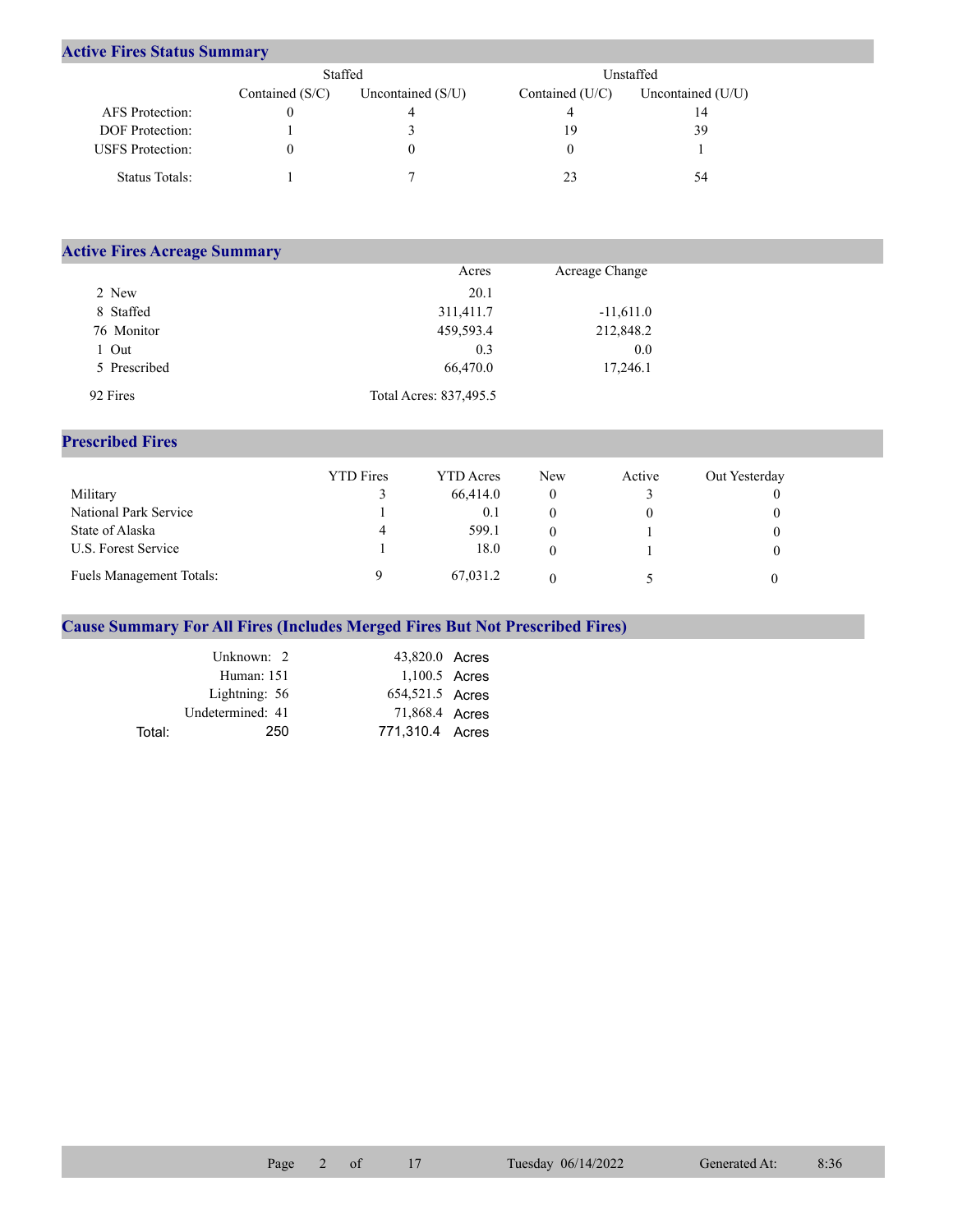| <b>New</b>                                                     |                                                                  | Count: $2 \overline{ }$   | Acres: 20.1                                                                                                                                                                                                                                                                                                                                                                                                                                                                                             |                      |                          |  |
|----------------------------------------------------------------|------------------------------------------------------------------|---------------------------|---------------------------------------------------------------------------------------------------------------------------------------------------------------------------------------------------------------------------------------------------------------------------------------------------------------------------------------------------------------------------------------------------------------------------------------------------------------------------------------------------------|----------------------|--------------------------|--|
| Daily Report From: 06/13                                       |                                                                  |                           |                                                                                                                                                                                                                                                                                                                                                                                                                                                                                                         |                      | $0.1$ Acreage On $06/13$ |  |
|                                                                |                                                                  | Lat: $64\,53.6150$        | Status: Out 06/13                                                                                                                                                                                                                                                                                                                                                                                                                                                                                       | Acres: $0.1$         | Option: Critical         |  |
| 211275                                                         |                                                                  | Lon: $14744.0350$         |                                                                                                                                                                                                                                                                                                                                                                                                                                                                                                         | Start Date: 06/13    | Area: FAS                |  |
|                                                                |                                                                  | Owner: Private            | Unit:                                                                                                                                                                                                                                                                                                                                                                                                                                                                                                   | <b>AKPRI-Private</b> |                          |  |
| 275                                                            |                                                                  | Name: Congressional Drive |                                                                                                                                                                                                                                                                                                                                                                                                                                                                                                         |                      | Cause: Human             |  |
|                                                                | resources were requested. The fire was called out at 2224 hours. |                           | At 2147 hours, FECC reports receiving a 911 call from a resident stating they have a 12 by 12 brush fire spreading in all<br>directions at a residence. The fire was approximately 1/10 of an acre burning in brush, grass, limbs, and debris. The fire<br>plotted in Critical supression management option and it was determined that action needed to be taken. Fairbanks 78<br>responded and assisted Steese Volunteer Fire Department (Brush 61, C65- quad, Brush 62, and Engine 62). No additional |                      |                          |  |
| $D_{\alpha}$ ily $D_{\alpha}$ nort $E_{\alpha}$ $\ldots$ 06/12 |                                                                  |                           |                                                                                                                                                                                                                                                                                                                                                                                                                                                                                                         |                      | $20.0$ Agreed On $06/12$ |  |

| Daily Report From: 06/13 |                   |                   |             |                                         | $20.0$ Acreage On $06/13$ |                  |
|--------------------------|-------------------|-------------------|-------------|-----------------------------------------|---------------------------|------------------|
| PP9.I                    |                   | Lat: $6503.5100$  | Status: U/U | Acres: 20.0                             |                           | Option: Limited  |
|                          |                   | Lon: $15514.0050$ |             | Start Date: 06/13                       |                           | Area: GAD        |
| PDPP9J                   | Owner: <b>BLM</b> |                   | Unit:       | <b>AKCYD-Central Yukon Field Office</b> |                           |                  |
| 274                      |                   | Name: Melozitna   |             |                                         |                           | Cause: Lightning |

Fire reported by 9VS as 20 acres. 100% active perimeter with backing running and single tree torching. 2-4 feet flame length, moderate rate of spread. Fire burning in black spruce and tundra in rolling terrain. Weather winds out of south 8-10 mph 20% cloud cover and no precipitation. Values at risk identified as cabin 9.5 miles to the north. The fire is in a Limited management option no action taken.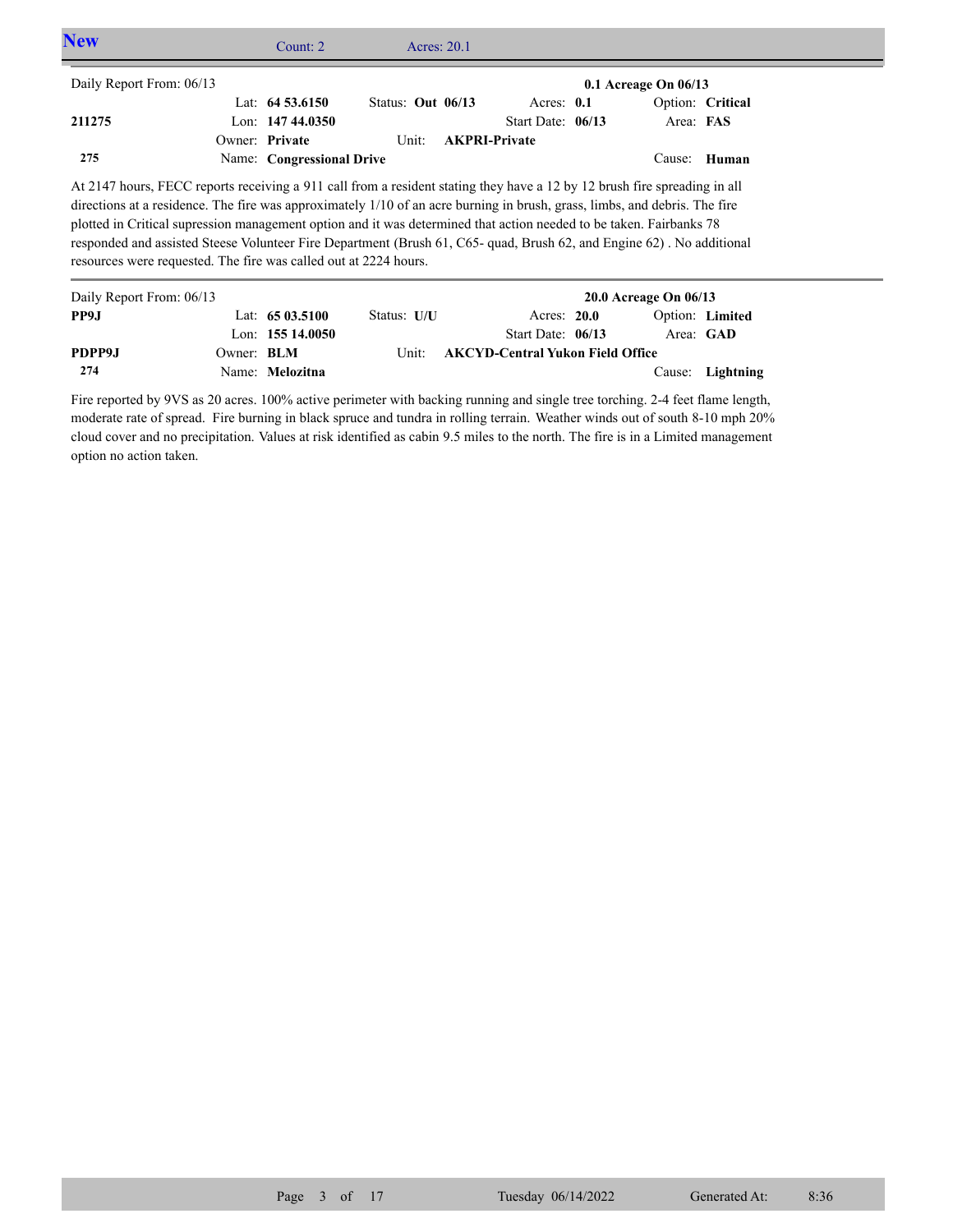| Staffed                                                                                                                                                                                                                                                                                                                                                                                                                                                                                                                                                                         |                | Count: 8              | Acres: 311,411.7 |                                           |                 | Acreage Change: 5,690.0 |                                 |
|---------------------------------------------------------------------------------------------------------------------------------------------------------------------------------------------------------------------------------------------------------------------------------------------------------------------------------------------------------------------------------------------------------------------------------------------------------------------------------------------------------------------------------------------------------------------------------|----------------|-----------------------|------------------|-------------------------------------------|-----------------|-------------------------|---------------------------------|
| Daily Report From: 06/13<br>PP4C                                                                                                                                                                                                                                                                                                                                                                                                                                                                                                                                                |                | Lat: 65 44.4617       | Status: S/U      | Acres: 18.0                               |                 | Option: Full            | No Acreage Change Since 06/12   |
| 232259                                                                                                                                                                                                                                                                                                                                                                                                                                                                                                                                                                          |                | Lon: 144 15.0783      | Personnel:<br>45 | Start Date: 06/09                         |                 | Area: UYD               |                                 |
| PDPP4C                                                                                                                                                                                                                                                                                                                                                                                                                                                                                                                                                                          | Owner: ANCSA   |                       | Unit:            | <b>AKDHCN-Danzhit Hanlaii Corporation</b> |                 |                         |                                 |
| 259                                                                                                                                                                                                                                                                                                                                                                                                                                                                                                                                                                             |                | Name: Bolgen Creek    |                  |                                           |                 |                         | Cause: Human                    |
| Fire personnel reported blue skies with a little haze. No new fire growth, but fuels have been drying out in the sun. Fire<br>personnel achieved 30% overall containment today. Crews are planning to do more saw work tomorrow. Crews will continue<br>to construct an 8-10-foot solid line, cut heavy fuels away from the line, and mop up 30 feet in from the line.                                                                                                                                                                                                          |                |                       |                  |                                           |                 |                         |                                 |
| Daily Report From: 06/13                                                                                                                                                                                                                                                                                                                                                                                                                                                                                                                                                        |                |                       |                  |                                           |                 |                         | -1.0 Acreage Change Since 06/12 |
| PP3C                                                                                                                                                                                                                                                                                                                                                                                                                                                                                                                                                                            |                | Lat: $6617.0400$      | Status: S/U      | Acres: 88.0                               |                 |                         | Option: Modified                |
|                                                                                                                                                                                                                                                                                                                                                                                                                                                                                                                                                                                 |                | Lon: $15406.8220$     | Personnel: 12    | Start Date: 06/09                         |                 | Area: TAD               |                                 |
| PDPP3C                                                                                                                                                                                                                                                                                                                                                                                                                                                                                                                                                                          | Owner: ANCSA   |                       | Unit:            | <b>AKDYN-Doyon, Limited</b>               |                 |                         |                                 |
| 252                                                                                                                                                                                                                                                                                                                                                                                                                                                                                                                                                                             |                | Name: Batztoa Lake    |                  |                                           |                 | Cause:                  | Lightning                       |
| Satellite imagery showed a size of 88 acres. Due to future weather concerns, 12 smokejumpers were deployed to suppress the<br>fire. One additional crew was ordered to increase the pace of suppression, and are tentatively scheduled to be on scene<br>tomorrow. Firefighters will proceed with suppression operations with the objective of fully extinguishing the fire.                                                                                                                                                                                                    |                |                       |                  |                                           |                 |                         |                                 |
| Daily Report From: 06/13                                                                                                                                                                                                                                                                                                                                                                                                                                                                                                                                                        |                |                       |                  |                                           |                 |                         | No Acreage Change Since 06/12   |
| PP7Z                                                                                                                                                                                                                                                                                                                                                                                                                                                                                                                                                                            |                | Lat: $59\,52.7000$    | Status: S/U      |                                           | Acres: 25,967.0 |                         | Option: Limited                 |
| 204239                                                                                                                                                                                                                                                                                                                                                                                                                                                                                                                                                                          |                | Lon: 156 15.0500      | Personnel: 8     | Start Date: 06/08                         |                 | Area: SWS               |                                 |
| PNPP7Z                                                                                                                                                                                                                                                                                                                                                                                                                                                                                                                                                                          | Owner: State   |                       | Unit:            | <b>AKDNS-AK Dept. Natural Resources</b>   |                 |                         |                                 |
| 239                                                                                                                                                                                                                                                                                                                                                                                                                                                                                                                                                                             |                | Name: Pike Creek      |                  |                                           |                 |                         | Cause: Lightning                |
| Smokejumpers have moved structure protection operations to a fish camp where there are 20 structures. Supplies for<br>point-protection were delivered via paracargo and will be used at the fish camp. Boats are being utilized to assess additional<br>values at risk.                                                                                                                                                                                                                                                                                                         |                |                       |                  |                                           |                 |                         |                                 |
| Daily Report From: 06/13                                                                                                                                                                                                                                                                                                                                                                                                                                                                                                                                                        |                |                       |                  |                                           |                 |                         | No Acreage Change Since 06/12   |
| PP9N                                                                                                                                                                                                                                                                                                                                                                                                                                                                                                                                                                            |                | Lat: $63\,17.6033$    | Status: S/U      |                                           | Acres: 20,405.3 | Option: Full            |                                 |
| 204220                                                                                                                                                                                                                                                                                                                                                                                                                                                                                                                                                                          |                | Lon: 154 44.0233      | Personnel:<br>27 | Start Date: 06/07                         |                 | Area: SWS               |                                 |
| <b>PNPP9N</b>                                                                                                                                                                                                                                                                                                                                                                                                                                                                                                                                                                   | Owner: State   |                       | Unit:            | <b>AKDNS-AK Dept. Natural Resources</b>   |                 |                         |                                 |
| 220                                                                                                                                                                                                                                                                                                                                                                                                                                                                                                                                                                             |                | Name: Submarine Creek |                  |                                           |                 |                         | Cause: Lightning                |
| Fire personnel continued to assess values at risk, map structures and mop up the fire edge around the Nixon Fork Mine.<br>Additional structures were identified and will be assessed. The Yukon Crew continued to construct point-protection in<br>Medra, completing one group of structures and moving to another larger group. Detection aircraft 7MZ flew the fire and<br>reported the fire had reached the Nixon Fork at the confluence of Ruby Creek. The northeast perimeter is spotting. The<br>interior and perimeter are inactive for much of the southeast perimeter. |                |                       |                  |                                           |                 |                         |                                 |
| Daily Report From: 06/13                                                                                                                                                                                                                                                                                                                                                                                                                                                                                                                                                        |                |                       |                  |                                           |                 |                         | No Acreage Change Since 06/12   |
| PPV3                                                                                                                                                                                                                                                                                                                                                                                                                                                                                                                                                                            |                | Lat: 62 09.4670       | Status: S/C      | Acres: 85.4                               |                 | Option: Full            |                                 |
| 201213                                                                                                                                                                                                                                                                                                                                                                                                                                                                                                                                                                          |                | Lon: 151 42.1170      | Personnel: 41    | Start Date: 06/06                         |                 | Area: MSS               |                                 |
| PNPPV3                                                                                                                                                                                                                                                                                                                                                                                                                                                                                                                                                                          | Owner: State   |                       | Unit:            | <b>AKDNS-AK Dept. Natural Resources</b>   |                 |                         |                                 |
| 213                                                                                                                                                                                                                                                                                                                                                                                                                                                                                                                                                                             | Name: Kichatna |                       |                  |                                           |                 |                         | Cause: Lightning                |
| Crews gridded and mopped 50% of the fire, continued to pull all hose, and staged it at H1 to be back hauled. Fire grid is<br>expected to be complete after the next operational period.                                                                                                                                                                                                                                                                                                                                                                                         |                |                       |                  |                                           |                 |                         |                                 |
| Daily Report From: 06/13                                                                                                                                                                                                                                                                                                                                                                                                                                                                                                                                                        |                |                       |                  |                                           |                 |                         | No Acreage Change Since 06/12   |
| PP6W                                                                                                                                                                                                                                                                                                                                                                                                                                                                                                                                                                            |                | Lat: 61 34.2167       | Status: S/U      |                                           | Acres: 94,953.0 |                         | Option: Limited                 |

| Daily Report From: 06/13 |              |                        |               |                                         |                 |           | No Acreage Change Since 06/12 |  |
|--------------------------|--------------|------------------------|---------------|-----------------------------------------|-----------------|-----------|-------------------------------|--|
| <b>PP6W</b>              |              | Lat: $61\,34.2167$     | Status: S/U   |                                         | Acres: 94,953.0 |           | Option: Limited               |  |
| 204206                   |              | Lon: $15800.3833$      | Personnel: 46 | Start Date: 06/06                       |                 | Area: SWS |                               |  |
| <b>PNPP6W</b>            | Owner: State |                        | Unit:         | <b>AKDNS-AK Dept. Natural Resources</b> |                 |           |                               |  |
| 206                      |              | Name: Aghaluk Mountain |               |                                         |                 |           | Cause: Lightning              |  |

Detection and mapping aircraft 7MZ flew the fire and reported it to be 1% active with smoldering and creeping observed in black spruce and mixed hardwoods. Fire personnel have started structure protection.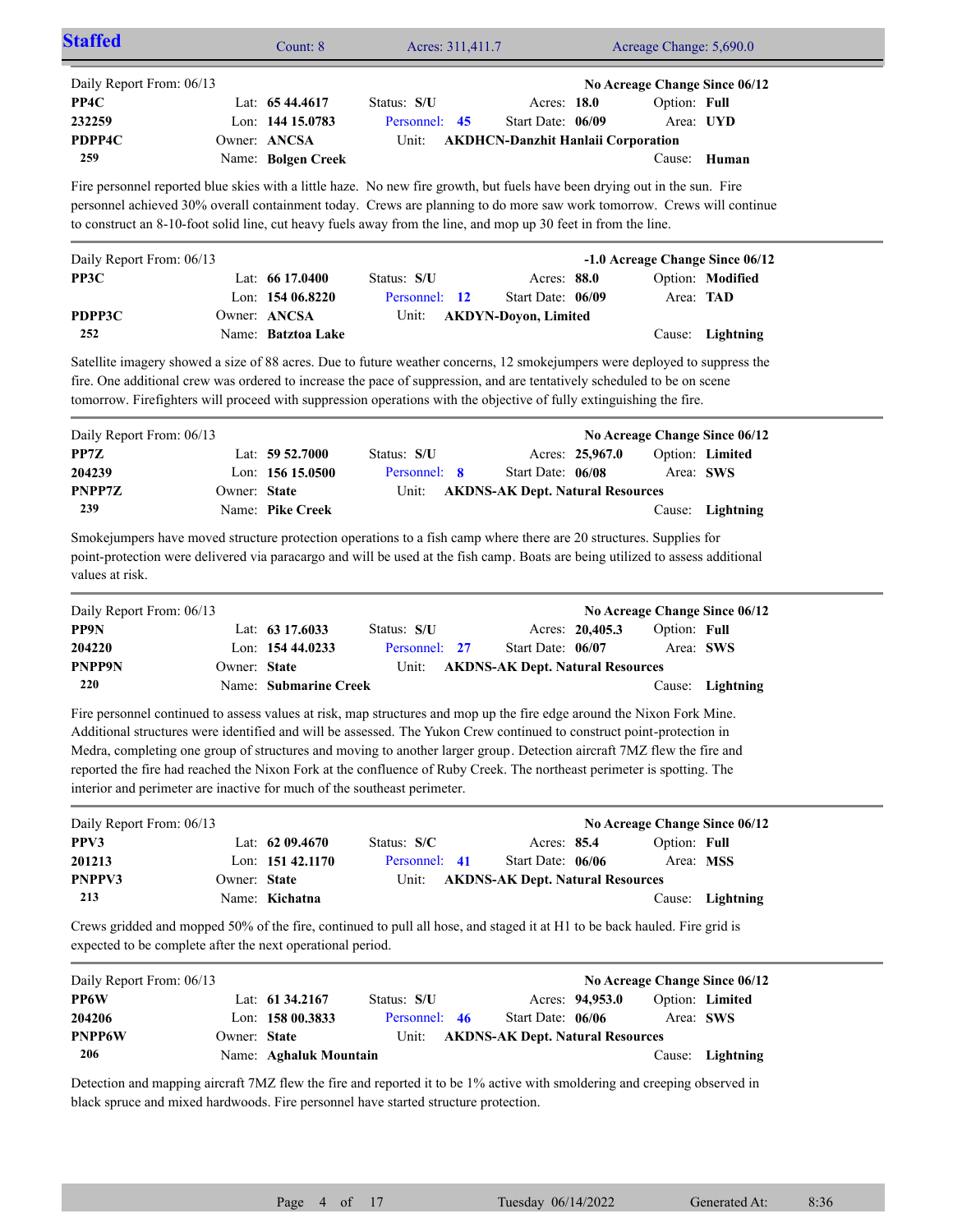| <b>Staffed</b>                                                                                                                                                                                                                               |              | Count: 8           | Acres: 311,411.7 |                                                   |                  | Acreage Change: 5,690.0 |                                                         |
|----------------------------------------------------------------------------------------------------------------------------------------------------------------------------------------------------------------------------------------------|--------------|--------------------|------------------|---------------------------------------------------|------------------|-------------------------|---------------------------------------------------------|
| Daily Report From: 06/13                                                                                                                                                                                                                     |              |                    |                  |                                                   |                  |                         | 30,000.0 Acreage Change Since 06/12                     |
| PPM <sub>5</sub>                                                                                                                                                                                                                             |              | Lat: $63\,40.6433$ | Status: S/U      |                                                   | Acres: 40,699.0  |                         | Option: Limited                                         |
| 231185                                                                                                                                                                                                                                       |              | Lon: 153 34.3383   | Personnel: 20    | Start Date: 06/05                                 |                  |                         | Area: TAD                                               |
| PDPPM5                                                                                                                                                                                                                                       | Owner: State |                    | Unit:            | <b>AKDNS-AK Dept. Natural Resources</b>           |                  |                         |                                                         |
| 185                                                                                                                                                                                                                                          |              | Name: Hog Butte    |                  |                                                   |                  | Cause:                  | Lightning                                               |
|                                                                                                                                                                                                                                              |              |                    |                  |                                                   |                  |                         |                                                         |
|                                                                                                                                                                                                                                              |              |                    |                  |                                                   |                  |                         |                                                         |
|                                                                                                                                                                                                                                              |              | Lat: $62\,21.9500$ | Status: S/U      |                                                   | Acres: 129,196.0 |                         | -24,309.0 Acreage Change Since 06/12<br>Option: Limited |
|                                                                                                                                                                                                                                              |              | Lon: $16247.9633$  | Personnel: 244   | Start Date: 05/31                                 |                  |                         | Area: GAD                                               |
|                                                                                                                                                                                                                                              |              | Owner: USFWS       | Unit:            | <b>AKYDR-Yukon Delta National Wildlife Refuge</b> |                  |                         |                                                         |
| section, fueled by black spruce. Firefighters on scene were able to mop up the north east corner up to 100 ft. Fire personnel<br>plan to continue mopping up tomorrow.<br>Daily Report From: 06/13<br>PN6K<br>232160<br><b>PDPN6K</b><br>160 |              | Name: East Fork    |                  |                                                   |                  | Cause:                  | Lightning                                               |

over a large portion of the fire. Direct attack on the western flank continues with support from firebosses. UAS aerial ignition between the north fork and east forks of Andreavsky River are progressing well. A pre-existing fuel break is being improved to protect the community of Pilot Station. 2 additional type one crews arrived at Pilot Station.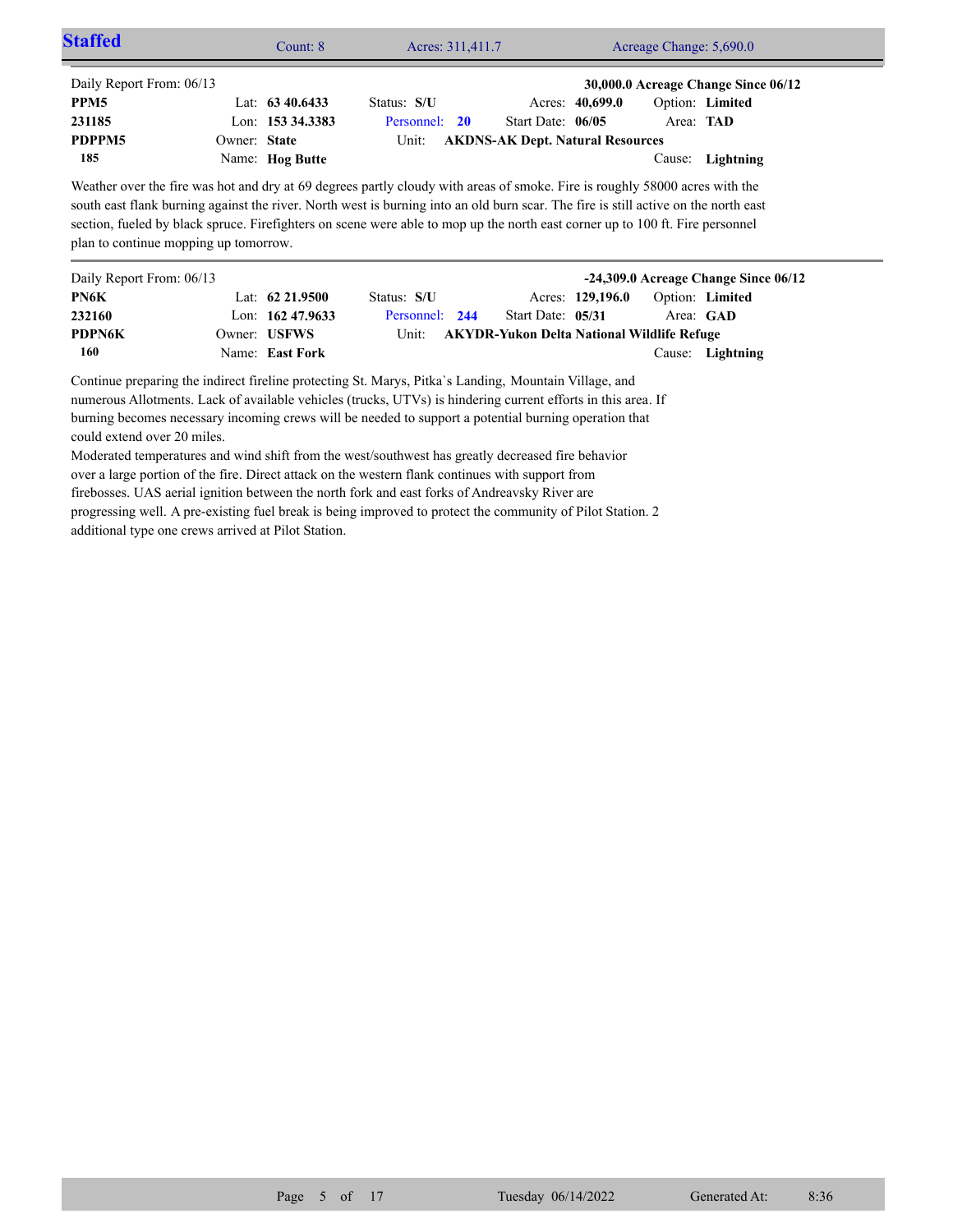|  | <b>Monitor</b> | $\mathcal{L}$ ount: 76 | Acres: 459,593.4 | Acreage Change: 212,815.4 |
|--|----------------|------------------------|------------------|---------------------------|
|--|----------------|------------------------|------------------|---------------------------|

| Last Report: $06/12$                                   |              |                          |             |                                                   | 184.0 Acreage On 06/12 |                  |                               |
|--------------------------------------------------------|--------------|--------------------------|-------------|---------------------------------------------------|------------------------|------------------|-------------------------------|
|                                                        |              | Lat: $61\,01.6500$       | Status: U/U | Acres: 184.0                                      |                        |                  | Option: Limited               |
| 204273                                                 |              | Lon: 156 12.2833         |             | Start Date: 06/12                                 |                        | Area: SWS        |                               |
|                                                        | Owner: State |                          | Unit:       | <b>AKDNS-AK Dept. Natural Resources</b>           |                        |                  |                               |
| 273                                                    |              | Name: Door Creek         |             |                                                   |                        |                  | Cause: Lightning              |
| Last Report: 06/12                                     |              |                          |             |                                                   |                        |                  | No Acreage Change Since 06/11 |
| PP6R                                                   |              | Lat: $6533.4248$         | Status: U/U | Acres: $1.0$                                      |                        |                  | Option: Limited               |
| 231269                                                 |              | Lon: $14505.4000$        |             | Start Date: 06/11                                 |                        |                  | Area: UYD                     |
| <b>PDPP6R</b>                                          | Owner: State |                          | Unit:       | <b>AKDNS-AK Dept. Natural Resources</b>           |                        |                  |                               |
| 269                                                    |              | Name: Bedrock            |             |                                                   |                        |                  | Cause: Human                  |
| Daily Report From: 06/13                               |              |                          |             |                                                   |                        |                  | No Acreage Change Since 06/12 |
|                                                        |              | Lat: $62\,16.0150$       | Status: U/C | Acres: $0.3$                                      |                        |                  | Option: Critical              |
| 214268                                                 |              | Lon: 145 21.9800         |             | Start Date: 06/11                                 |                        | Area: CRS        |                               |
|                                                        |              | Owner: Private           | Unit:       | <b>AKPRI-Private</b>                              |                        |                  |                               |
| 268                                                    |              | Name: Gulkana Village    |             |                                                   |                        |                  | Cause: Human                  |
| The fire was patrolled and no smoke or heat was found. |              |                          |             |                                                   |                        |                  |                               |
| Daily Report From: 06/13                               |              |                          |             |                                                   |                        |                  | No Acreage Change Since 06/10 |
| PP9G                                                   |              | Lat: $60\,56.9700$       | Status: U/U | Acres: $0.5$                                      |                        |                  | Option: Limited               |
| 000264                                                 |              | Lon: 149 40.9983         |             | Start Date: 06/10                                 |                        | Area: CGF        |                               |
| P0PP9G                                                 | Owner: USFS  |                          | Unit:       | <b>AKCGF-Chugach National Forest</b>              |                        |                  |                               |
| 264                                                    |              | Name: Halfway Island     |             |                                                   |                        | Cause:           | Undetermined                  |
| Last Report: 06/10                                     |              |                          |             |                                                   | 0.1 Acreage On 06/10   |                  |                               |
|                                                        |              | Lat: $59\,49.3750$       | Status: U/C | Acres: 0.1                                        |                        |                  | Option: Critical              |
| 203263                                                 |              | Lon: 151 39.4720         |             | Start Date: 06/10                                 |                        | Area: <b>KKS</b> |                               |
|                                                        |              | Owner: Private           | Unit:       | <b>AKPRI-Private</b>                              |                        |                  |                               |
| 263                                                    |              | Name: Sary Su            |             |                                                   |                        |                  | Cause: Human                  |
| Last Report: 06/11                                     |              |                          |             |                                                   |                        |                  | No Acreage Change Since 06/10 |
| PP7R                                                   |              | Lat: $62\,16.5334$       | Status: U/U | Acres: 629.1                                      |                        |                  | Option: Limited               |
| 204261                                                 |              | Lon: 164 24.2833         |             | Start Date: 06/10                                 |                        | Area: SWS        |                               |
| PNPP7R                                                 |              | Owner: USFWS             | Unit:       | <b>AKYDR-Yukon Delta National Wildlife Refuge</b> |                        |                  |                               |
| 261                                                    |              | Name: Ponglevik River    |             |                                                   |                        |                  | Cause: Undetermined           |
| Last Report: 06/09                                     |              |                          |             |                                                   | 44.9 Acreage On 06/09  |                  |                               |
|                                                        |              | Lat: 63 36.1750          | Status: U/U | Acres: 44.9                                       |                        |                  | Option: Limited               |
| 204260                                                 |              | Lon: 153 45.5380         |             | Start Date: 06/09                                 |                        | Area: SWS        |                               |
|                                                        | Owner: State |                          | Unit:       | <b>AKDNS-AK Dept. Natural Resources</b>           |                        |                  |                               |
| 260                                                    |              | Name: Hardscrabble Creek |             |                                                   |                        | Cause:           | Undetermined                  |
| Last Report: 06/09                                     |              |                          |             |                                                   | 419.5 Acreage On 06/09 |                  |                               |
| PP4B                                                   |              | Lat: $6017.5110$         | Status: U/U | Acres: 419.5                                      |                        |                  | Option: Limited               |
| 204258                                                 |              | Lon: 160 20.4020         |             | Start Date: 06/09                                 |                        | Area: SWS        |                               |
| PNPP4B                                                 |              | Owner: USFWS             | Unit:       | <b>AKYDR-Yukon Delta National Wildlife Refuge</b> |                        |                  |                               |
| 258                                                    |              | Name: Fork Creek         |             |                                                   |                        |                  | Cause: Lightning              |
|                                                        |              |                          |             |                                                   |                        |                  |                               |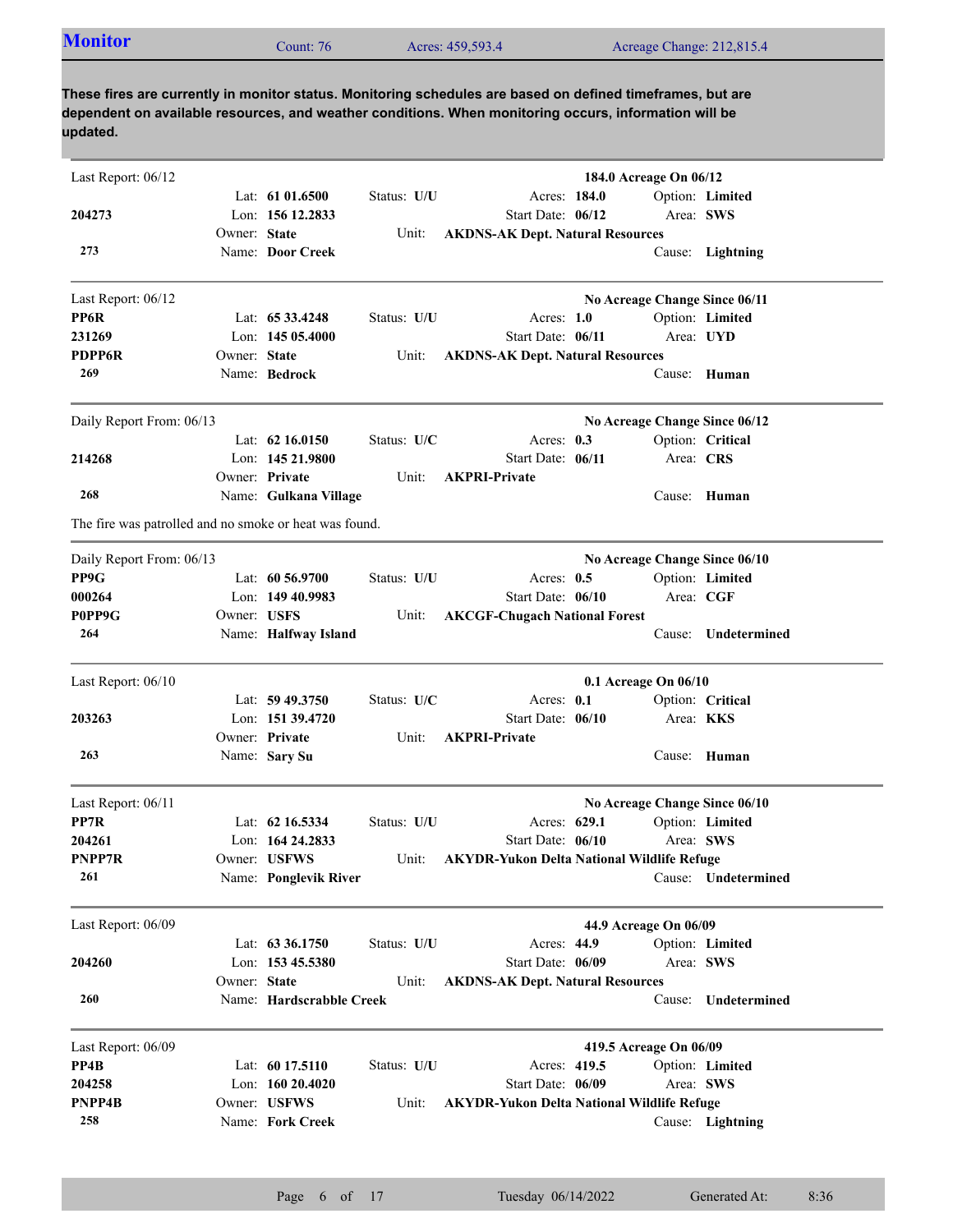| <b>Monitor</b> | Count: 76 | Acres: 459,593.4 | Acreage Change: 212,815.4 |
|----------------|-----------|------------------|---------------------------|
|                |           |                  |                           |

| Last Report: 06/09                     |              |                         |             |                                                   |                 | 0.1 Acreage On 06/09      |                                     |  |
|----------------------------------------|--------------|-------------------------|-------------|---------------------------------------------------|-----------------|---------------------------|-------------------------------------|--|
| <b>PP38</b>                            |              | Lat: 63 02.2750         | Status: U/U | Acres: 0.1                                        |                 | Option: Full              |                                     |  |
|                                        |              | Lon: 163 32.4417        |             | Start Date: 06/09                                 |                 | Area: GAD                 |                                     |  |
|                                        |              | Owner: Private          | Unit:       | <b>AKPRI-Private</b>                              |                 |                           |                                     |  |
| 257                                    |              | Name: Kulmogon Slough   |             |                                                   |                 |                           | Cause: Unknown                      |  |
|                                        |              |                         |             |                                                   |                 |                           |                                     |  |
| Daily Report From: 06/13               |              |                         |             |                                                   |                 |                           | 42,819.9 Acreage Change Since 06/10 |  |
| <b>PP37</b>                            |              | Lat: $62\,35.3650$      | Status: U/U |                                                   | Acres: 43,819.9 |                           | Option: Limited                     |  |
|                                        |              | Lon: 163 27.9650        |             | Start Date: 06/09                                 |                 |                           | Area: GAD                           |  |
| PNPP37                                 |              | Owner: USFWS            | Unit:       | <b>AKYDR-Yukon Delta National Wildlife Refuge</b> |                 |                           |                                     |  |
| 256                                    |              | Name: Apoon Pass        |             |                                                   |                 |                           | Cause: Unknown                      |  |
| The fire perimeter acres were updated. |              |                         |             |                                                   |                 |                           |                                     |  |
| Last Report: 06/09                     |              |                         |             |                                                   |                 | 0.1 Acreage On 06/09      |                                     |  |
| <b>PP21</b>                            |              | Lat: $64\,54.1300$      | Status: U/C | Acres: 0.1                                        |                 |                           | Option: Critical                    |  |
| 211250                                 |              | Lon: $14738.6000$       |             | Start Date: 06/09                                 |                 | Area: FAS                 |                                     |  |
| PNPP21                                 |              | Owner: Private          | Unit:       | <b>AKPRI-Private</b>                              |                 |                           |                                     |  |
| 250                                    |              | Name: Teresa Turnaround |             |                                                   |                 |                           | Cause: Human                        |  |
|                                        |              |                         |             |                                                   |                 |                           |                                     |  |
| Last Report: 06/08                     |              |                         |             |                                                   |                 | 569.8 Acreage On 06/08    |                                     |  |
| PP2N                                   |              | Lat: $59\,28.4333$      | Status: U/U | Acres: 569.8                                      |                 |                           | Option: Limited                     |  |
| 204249                                 |              | Lon: 159 30.7333        |             | Start Date: 06/08                                 |                 | Area: SWS                 |                                     |  |
| PNPP2N                                 |              | Owner: USFWS            | Unit:       | <b>AKTGR-Togiak National Wildlife Refuge</b>      |                 |                           |                                     |  |
| 249                                    |              | Name: Ongivinuk River   |             |                                                   |                 |                           | Cause: Lightning                    |  |
| Last Report: 06/08                     |              |                         |             |                                                   |                 | 331.1 Acreage On 06/08    |                                     |  |
| PP <sub>2</sub> M                      |              | Lat: 59 18.5500         | Status: U/U | Acres: 331.1                                      |                 |                           | Option: Limited                     |  |
| 204248                                 |              | Lon: 159 25.2167        |             | Start Date: 06/08                                 |                 | Area: SWS                 |                                     |  |
| PNPP2M                                 |              | Owner: USFWS            | Unit:       | <b>AKTGR-Togiak National Wildlife Refuge</b>      |                 |                           |                                     |  |
| 248                                    |              | Name: Ongoke River      |             |                                                   |                 | Cause:                    | Undetermined                        |  |
|                                        |              |                         |             |                                                   |                 |                           |                                     |  |
| Last Report: 06/08                     |              |                         |             |                                                   |                 | 178.7 Acreage On 06/08    |                                     |  |
|                                        |              | Lat: $6029.1000$        | Status: U/U | Acres: 178.7                                      |                 |                           | Option: Limited                     |  |
| 204247                                 |              | Lon: 155 13.5000        |             | Start Date: 06/08                                 |                 | Area: SWS                 |                                     |  |
|                                        | Owner: State |                         | Unit:       | <b>AKDNS-AK Dept. Natural Resources</b>           |                 |                           |                                     |  |
| 247                                    |              | Name: Dummy Creek       |             |                                                   |                 |                           | Cause: Lightning                    |  |
| Last Report: 06/08                     |              |                         |             |                                                   |                 | 29,871.2 Acreage On 06/08 |                                     |  |
|                                        |              | Lat: $6048.0000$        | Status: U/U |                                                   | Acres: 29,871.2 |                           | Option: Limited                     |  |
| 204246                                 |              | Lon: $15700.9167$       |             | Start Date: 06/08                                 |                 | Area: SWS                 |                                     |  |
|                                        | Owner: State |                         | Unit:       | <b>AKDNS-AK Dept. Natural Resources</b>           |                 |                           |                                     |  |
| 246                                    |              | Name: Titnuk Creek      |             |                                                   |                 | Cause:                    | Lightning                           |  |
|                                        |              |                         |             |                                                   |                 |                           |                                     |  |
| Last Report: 06/12                     |              |                         |             |                                                   |                 |                           | 23,791.9 Acreage Change Since 06/08 |  |
|                                        |              | Lat: 60 53.5000         | Status: U/U |                                                   | Acres: 39,448.4 |                           | Option: Limited                     |  |
| 204245                                 |              | Lon: 157 13.0834        |             | Start Date: 06/08                                 |                 | Area: SWS                 |                                     |  |
|                                        |              |                         | Unit:       | <b>AKDNS-AK Dept. Natural Resources</b>           |                 |                           |                                     |  |
| 245                                    | Owner: State | Name: Kiknik            |             |                                                   |                 |                           | Cause: Lightning                    |  |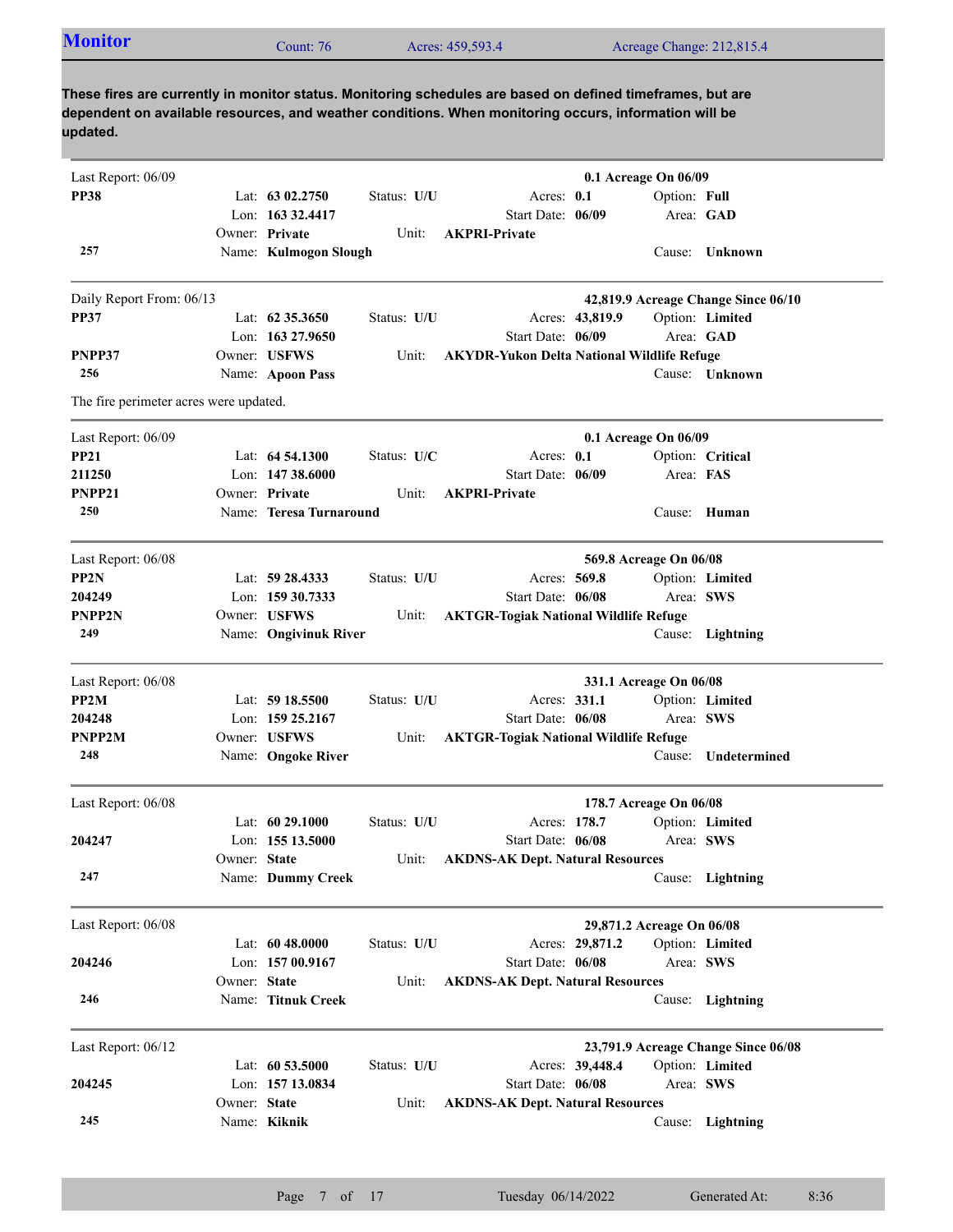| <b>Monitor</b><br>Acres: 459,593.4<br>Acreage Change: 212,815.4<br>$\mathcal$ count: 76 |  |  |  |  |  |
|-----------------------------------------------------------------------------------------|--|--|--|--|--|
|-----------------------------------------------------------------------------------------|--|--|--|--|--|

| Last Report: 06/09       |                   |                      |             |                                                                                                                          |              | 10,345.0 Acreage Change Since 06/08 |
|--------------------------|-------------------|----------------------|-------------|--------------------------------------------------------------------------------------------------------------------------|--------------|-------------------------------------|
|                          |                   | Lat: $6109.7500$     | Status: U/U | Acres: 10,595.0                                                                                                          |              | Option: Limited                     |
| 204244                   |                   | Lon: $15605.1833$    |             | Start Date: 06/08                                                                                                        | Area: SWS    |                                     |
|                          | Owner: State      |                      | Unit:       | <b>AKDNS-AK Dept. Natural Resources</b>                                                                                  |              |                                     |
| 244                      |                   | Name: Door Mountain  |             |                                                                                                                          |              | Cause: Lightning                    |
| Last Report: $06/11$     |                   |                      |             |                                                                                                                          |              | -23.9 Acreage Change Since 06/10    |
| PP2L                     |                   | Lat: $6608.9250$     | Status: U/C | Acres: 326.1                                                                                                             |              | Option: Limited                     |
| 232243                   |                   | Lon: $15636.9067$    |             | Start Date: 06/08                                                                                                        | Area: GAD    |                                     |
| <b>PDPP2L</b>            | Owner: <b>BLM</b> |                      | Unit:       | <b>AKCYD-Central Yukon Field Office</b>                                                                                  |              |                                     |
| 243                      |                   | Name: Tom Cook       |             |                                                                                                                          |              | Cause: Lightning                    |
| Last Report: 06/12       |                   |                      |             |                                                                                                                          |              | 17,120.0 Acreage Change Since 06/09 |
|                          |                   | Lat: $59\,53.7000$   | Status: U/U | Acres: 29,516.0                                                                                                          |              | Option: Limited                     |
| 204240                   |                   | Lon: 156 05.4833     |             | Start Date: 06/08                                                                                                        | Area: SWS    |                                     |
|                          | Owner: State      |                      | Unit:       | <b>AKDNS-AK Dept. Natural Resources</b>                                                                                  |              |                                     |
| 240                      |                   | Name: Koktuli River  |             |                                                                                                                          |              | Cause: Lightning                    |
|                          |                   |                      |             |                                                                                                                          |              |                                     |
| Last Report: 06/08       |                   |                      |             | 19,446.9 Acreage On 06/08                                                                                                |              |                                     |
|                          |                   | Lat: $5912.3500$     | Status: U/U | Acres: 19,446.9                                                                                                          | Option: Full |                                     |
| 204237                   |                   | Lon: 158 05.6333     |             | Start Date: 06/08                                                                                                        | Area: SWS    |                                     |
|                          | Owner: State      |                      | Unit:       | <b>AKDNS-AK Dept. Natural Resources</b>                                                                                  |              |                                     |
| 237                      |                   | Name: Iowithla River |             |                                                                                                                          |              | Cause: Lightning                    |
| Last Report: 06/11       |                   |                      |             | 0.5 Acreage Change Since 06/10                                                                                           |              |                                     |
|                          |                   | Lat: $62\,28.5600$   | Status: U/C | Acres: 10.5                                                                                                              |              | Option: Modified                    |
| 201236                   |                   | Lon: $149\,42.8800$  |             | Start Date: 06/08                                                                                                        | Area: MSS    |                                     |
|                          | Owner: State      |                      | Unit:       | <b>AKDNS-AK Dept. Natural Resources</b>                                                                                  |              |                                     |
| 236                      |                   | Name: ORA Lake       |             |                                                                                                                          |              | Cause: Lightning                    |
| Last Report: 06/09       |                   |                      |             |                                                                                                                          |              | -21.1 Acreage Change Since 06/08    |
| <b>PP10</b>              |                   | Lat: $6043.0530$     | Status: U/U | Acres: 28.9                                                                                                              | Option: Full |                                     |
| 204235                   |                   | Lon: $16204.5200$    |             | Start Date: 06/08                                                                                                        | Area: SWS    |                                     |
| PNPP <sub>10</sub>       |                   | Owner: ANCSA         | Unit:       | <b>AKVLN-Napakiak Corporation</b>                                                                                        |              |                                     |
| 235                      |                   | Name: Johnson River  |             |                                                                                                                          |              | Cause: Lightning                    |
| Daily Report From: 06/13 |                   |                      |             | No Acreage Change Since 06/11                                                                                            |              |                                     |
|                          |                   | Lat: 61 13.6550      | Status: U/U | Acres: 24,000.0                                                                                                          |              | Option: Limited                     |
| 204234                   |                   | Lon: 159 20.5733     |             | Start Date: 06/07                                                                                                        | Area: SWS    |                                     |
|                          | Owner: State      |                      | Unit:       | <b>AKDNS-AK Dept. Natural Resources</b>                                                                                  |              |                                     |
| 234                      |                   | Name: Sawpit Creek   |             |                                                                                                                          | Cause:       | Undetermined                        |
| with 95% cloud cover.    |                   |                      |             | The fire was flown by detection aircraft 7MZ who reported the fire as 1% active creeping and smoldering. Winds were calm |              |                                     |
| Last Report: 06/09       |                   |                      |             |                                                                                                                          |              | 25,272.0 Acreage Change Since 06/08 |
| <b>PP04</b>              |                   | Lat: 61 27.5333      | Status: U/U | Acres: 26,272.0                                                                                                          |              | Option: Limited                     |
| 204228                   |                   | Lon: 154 57.8833     |             | Start Date: 06/07                                                                                                        | Area: SWS    |                                     |
| PNPP04                   | Owner: BLM        |                      | Unit:       | <b>AKADD-Anchorage Field Office</b>                                                                                      |              |                                     |
| 228                      |                   | Name: Swift River    |             |                                                                                                                          |              | Cause: Undetermined                 |

Cause: **Undetermined**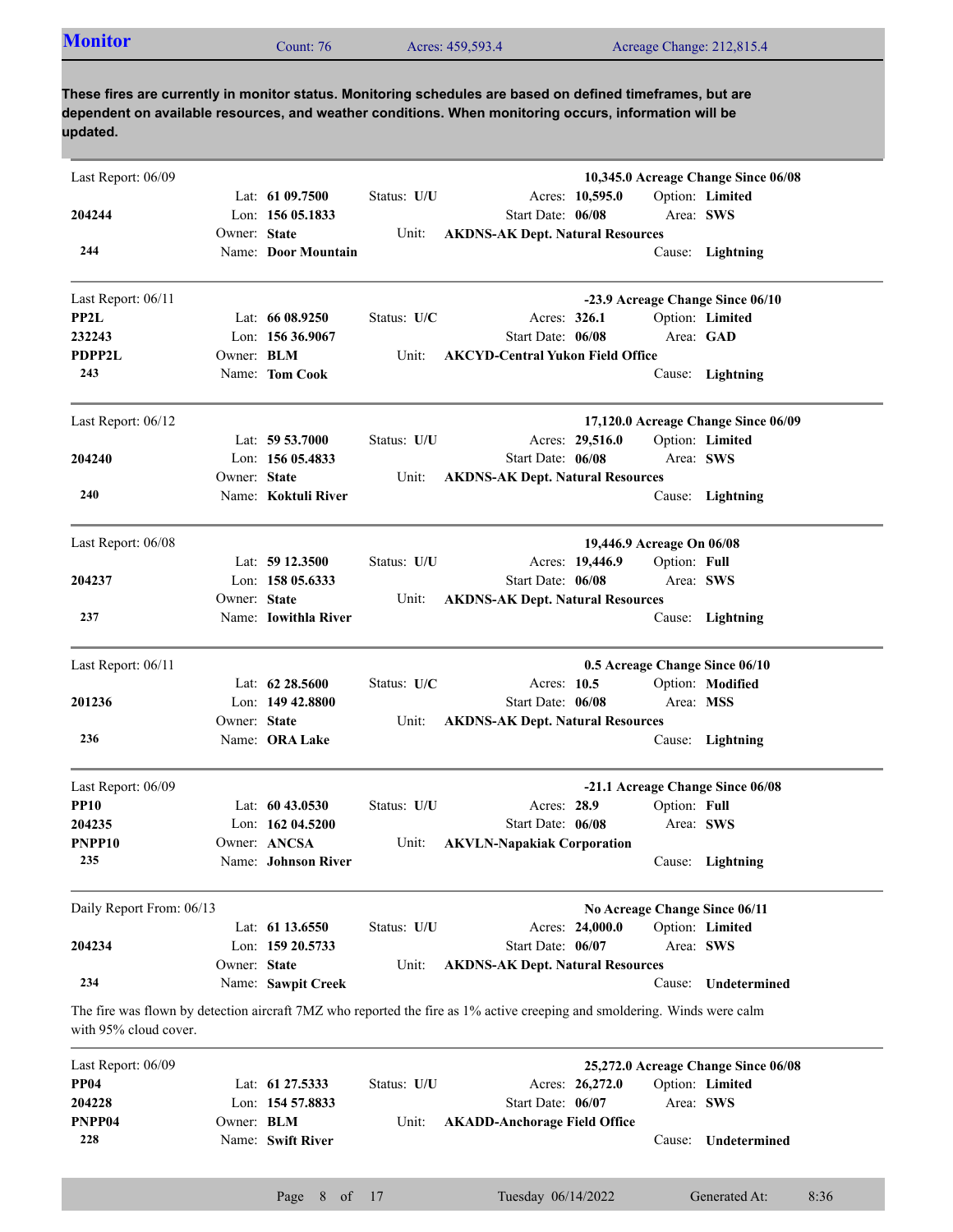| <b>Monitor</b><br>Acres: 459,593.4<br>Acreage Change: 212,815.4<br>Count: 76 |  |
|------------------------------------------------------------------------------|--|
|------------------------------------------------------------------------------|--|

| Last Report: 06/09 |                   |                             |             |                                                |                       |              | 1.1 Acreage Change Since 06/07      |
|--------------------|-------------------|-----------------------------|-------------|------------------------------------------------|-----------------------|--------------|-------------------------------------|
| <b>PP02</b>        |                   | Lat: $6046.3820$            | Status: U/U | Acres: 6.1                                     |                       | Option: Full |                                     |
| 204227             |                   | Lon: $16101.9250$           |             | Start Date: 06/07                              |                       | Area: SWS    |                                     |
| PNPP02             |                   | Owner: ANCSA                | Unit:       | <b>AKVLN-Kwethluk, Incorporated</b>            |                       |              |                                     |
| 227                |                   | Name: Kushluk River         |             |                                                |                       |              | Cause: Lightning                    |
| Last Report: 06/10 |                   |                             |             |                                                |                       |              | 3.0 Acreage Change Since 06/09      |
| <b>PP0S</b>        |                   | Lat: 63 47.9406             | Status: U/U | Acres: 23.0                                    |                       |              | Option: Limited                     |
| 231225             |                   | Lon: 152 52.4340            |             | Start Date: 06/07                              |                       | Area: TAD    |                                     |
| <b>PDPP0S</b>      | Owner: State      |                             | Unit:       | <b>AKDNS-AK Dept. Natural Resources</b>        |                       |              |                                     |
| 225                |                   | Name: Fish Creek            |             |                                                |                       |              | Cause: Lightning                    |
| Last Report: 06/12 |                   |                             |             |                                                |                       |              | 10,040.6 Acreage Change Since 06/07 |
| PP7Y               |                   | Lat: 58 54.5666             | Status: U/U |                                                | Acres: 10,056.8       | Option: Full |                                     |
| 204219             |                   | Lon: 156 20.7000            |             | Start Date: 06/07                              |                       | Area: SWS    |                                     |
| PNPP7Y             | Owner: State      |                             | Unit:       | <b>AKDNS-AK Dept. Natural Resources</b>        |                       |              |                                     |
| 219                |                   | Name: Pauls Creek           |             |                                                |                       |              | Cause: Undetermined                 |
| Last Report: 06/07 |                   |                             |             |                                                | 10.0 Acreage On 06/07 |              |                                     |
| PPZ3               |                   | Lat: $58\,43.4330$          | Status: U/U | Acres: 10.0                                    |                       |              | Option: Limited                     |
| 204218             |                   | Lon: $15558.1170$           |             | Start Date: 06/07                              |                       | Area: SWS    |                                     |
| PNPPZ3             | Owner: NPS        |                             | Unit:       | <b>AKKAP-Katmai National Park and Preserve</b> |                       |              |                                     |
| 218                |                   | Name: Idavain               |             |                                                |                       |              | Cause: Lightning                    |
| Last Report: 06/12 |                   |                             |             |                                                |                       |              | -1.1 Acreage Change Since 06/07     |
| PPW4               |                   | Lat: $5911.4080$            | Status: U/U | Acres: 0.9                                     |                       |              | Option: Modified                    |
| 204217             |                   | Lon: 157 04.5530            |             | Start Date: 06/07                              |                       | Area: SWS    |                                     |
| PNPPW4             | Owner: <b>BLM</b> |                             | Unit:       | <b>AKADD-Anchorage Field Office</b>            |                       |              |                                     |
| 217                |                   | Name: Levelock Creek        |             |                                                |                       |              | Cause: Undetermined                 |
| Last Report: 06/07 |                   |                             |             |                                                |                       |              | 383.1 Acreage Change Since 06/06    |
| PP5R               |                   | Lat: $6101.1000$            | Status: U/U |                                                | Acres: 7,775.3        |              | Option: Limited                     |
| 204216             |                   | Lon: $15420.6666$           |             | Start Date: 06/06                              |                       | Area: SWS    |                                     |
| PNPP5R             | Owner: State      |                             | Unit:       | <b>AKDNS-AK Dept. Natural Resources</b>        |                       |              |                                     |
| 216                |                   | Name: Telaquana River       |             |                                                |                       |              | Cause: Lightning                    |
| Last Report: 06/06 |                   |                             |             |                                                | 1.0 Acreage On 06/06  |              |                                     |
| PPV <sub>2</sub>   |                   | Lat: 62 05.3683             | Status: U/U | Acres: $1.0$                                   |                       | Option: Full |                                     |
|                    |                   | Lon: 163 45.4983            |             | Start Date: 06/06                              |                       | Area: GAD    |                                     |
|                    |                   | Owner: ANCSA                | Unit:       | <b>AKVLN-Azachorok, Incorporated</b>           |                       |              |                                     |
| 215                |                   | Name: Mountain Village Dump |             |                                                |                       |              | Cause: Human                        |
| Last Report: 06/12 |                   |                             |             |                                                |                       |              | No Acreage Change Since 06/11       |
| PP6N               |                   | Lat: 61 39.1750             | Status: U/C | Acres: 0.1                                     |                       |              | Option: Critical                    |
| 201212             |                   | Lon: $14930.7130$           |             | Start Date: 06/06                              |                       | Area: MSS    |                                     |
| PNPP6N             |                   | Owner: Private              | Unit:       | <b>AKPRI-Private</b>                           |                       |              |                                     |
| 212                |                   | Name: Solitude              |             |                                                |                       |              | Cause: Human                        |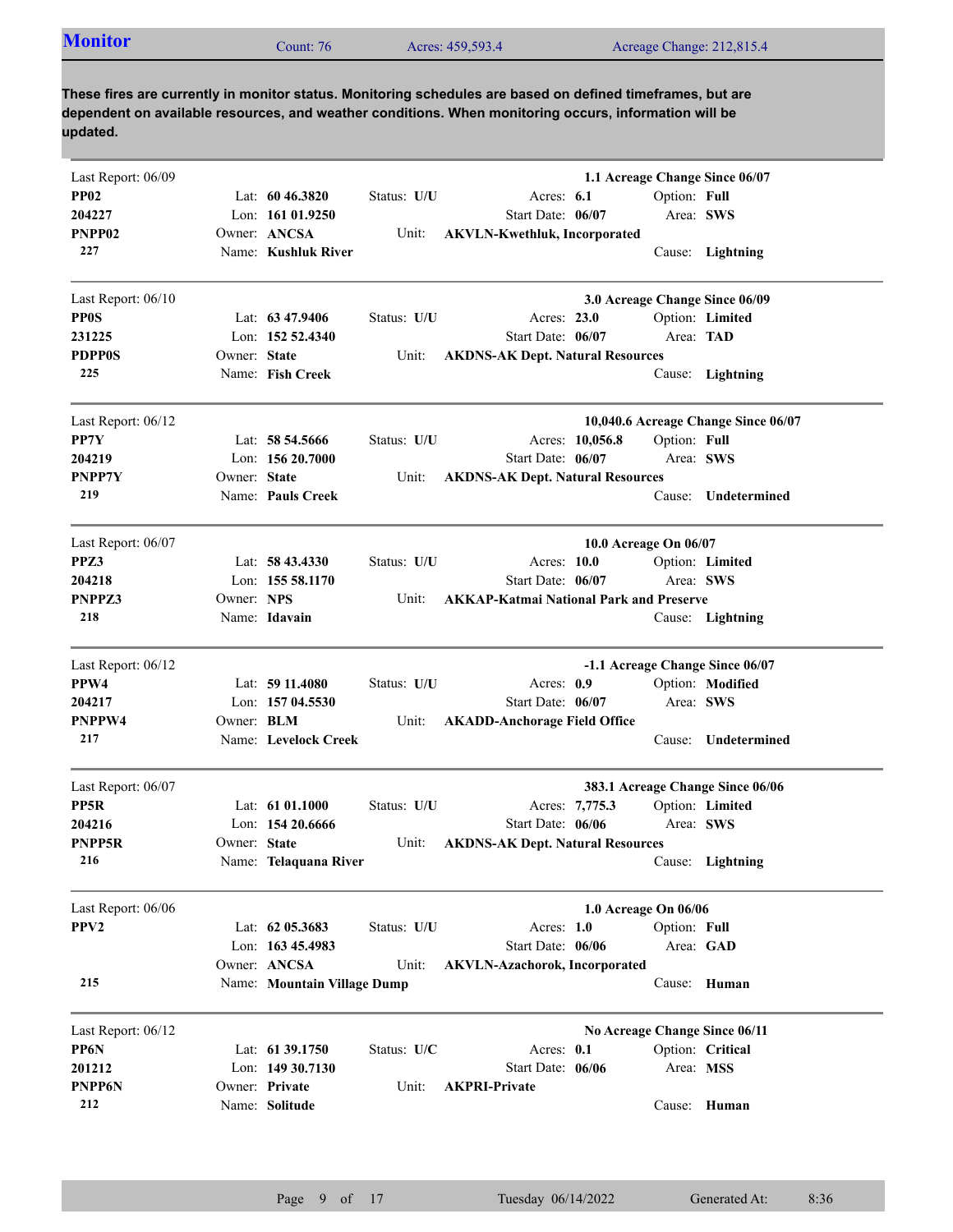| <b>Monitor</b>                                                                       |              | Count: 76                  |             | Acres: 459,593.4                                                                                                                                                                                                    |                 |                      | Acreage Change: 212,815.4        |
|--------------------------------------------------------------------------------------|--------------|----------------------------|-------------|---------------------------------------------------------------------------------------------------------------------------------------------------------------------------------------------------------------------|-----------------|----------------------|----------------------------------|
| updated.                                                                             |              |                            |             | These fires are currently in monitor status. Monitoring schedules are based on defined timeframes, but are<br>dependent on available resources, and weather conditions. When monitoring occurs, information will be |                 |                      |                                  |
| Daily Report From: 06/13                                                             |              |                            |             |                                                                                                                                                                                                                     |                 |                      | 2.3 Acreage Change Since 06/06   |
| PPV1                                                                                 |              | Lat: 59 20.8830            | Status: U/U | Acres: 2.8                                                                                                                                                                                                          |                 | Option: Full         |                                  |
| 204209                                                                               |              | Lon: 157 40.9820           |             | Start Date: 06/06                                                                                                                                                                                                   |                 | Area: SWS            |                                  |
| <b>PNPPV1</b>                                                                        |              | Owner: ANCSA               | Unit:       | <b>AKVLN-Ekwok Natives Limited</b>                                                                                                                                                                                  |                 |                      |                                  |
| 209                                                                                  |              | Name: Koklong River        |             |                                                                                                                                                                                                                     |                 |                      | Cause: Lightning                 |
| The fire was flown by detection aircraft 7MZ who reported no fire activity observed. |              |                            |             |                                                                                                                                                                                                                     |                 |                      |                                  |
| Last Report: 06/06                                                                   |              |                            |             |                                                                                                                                                                                                                     |                 | 0.1 Acreage On 06/06 |                                  |
|                                                                                      |              | Lat: 60 29.0683            | Status: U/U | Acres: $0.1$                                                                                                                                                                                                        |                 |                      | Option: Limited                  |
| 204207                                                                               |              | Lon: 158 31.9183           |             | Start Date: 06/06                                                                                                                                                                                                   |                 |                      | Area: SWS                        |
|                                                                                      | Owner: State |                            | Unit:       | <b>AKDNS-AK Dept. Natural Resources</b>                                                                                                                                                                             |                 |                      |                                  |
| 207                                                                                  |              | Name: Maka Creek           |             |                                                                                                                                                                                                                     |                 |                      | Cause: Lightning                 |
| Last Report: 06/09                                                                   |              |                            |             |                                                                                                                                                                                                                     |                 |                      | 898.1 Acreage Change Since 06/06 |
|                                                                                      |              | Lat: 59 56.6666            | Status: U/U | Acres: 938.1                                                                                                                                                                                                        |                 | Option: Full         |                                  |
| 204205                                                                               |              | Lon: 155 16.5000           |             | Start Date: 06/06                                                                                                                                                                                                   |                 | Area: SWS            |                                  |
|                                                                                      | Owner: State |                            | Unit:       | <b>AKDNS-AK Dept. Natural Resources</b>                                                                                                                                                                             |                 |                      |                                  |
| 205                                                                                  |              | Name: Upper Talarik        |             |                                                                                                                                                                                                                     |                 |                      | Cause: Lightning                 |
| Last Report: 06/11                                                                   |              |                            |             |                                                                                                                                                                                                                     |                 |                      | No Acreage Change Since 06/06    |
| PPT <sub>6</sub>                                                                     |              | Lat: $59\,57.4167$         | Status: U/C | Acres: $0.1$                                                                                                                                                                                                        |                 |                      | Option: Critical                 |
| 203204                                                                               |              | Lon: $15143.4950$          |             | Start Date: 06/06                                                                                                                                                                                                   |                 |                      | Area: <b>KKS</b>                 |
| PNPPT6                                                                               |              | Owner: Private             | Unit:       | <b>AKPRI-Private</b>                                                                                                                                                                                                |                 |                      |                                  |
| 204                                                                                  |              | Name: Sunshine Dr          |             |                                                                                                                                                                                                                     |                 |                      | Cause: Human                     |
| Last Report: 06/11                                                                   |              |                            |             |                                                                                                                                                                                                                     |                 |                      | No Acreage Change Since 06/06    |
| PPT7                                                                                 |              | Lat: $59\,57.2110$         | Status: U/C | Acres: 0.1                                                                                                                                                                                                          |                 |                      | Option: Critical                 |
| 203203                                                                               |              | Lon: $15143.4980$          |             | Start Date: 06/06                                                                                                                                                                                                   |                 |                      | Area: <b>KKS</b>                 |
| PNPPT7                                                                               |              | Owner: Private             | Unit:       | <b>AKPRI-Private</b>                                                                                                                                                                                                |                 |                      |                                  |
| 203                                                                                  | Name: Tim    |                            |             |                                                                                                                                                                                                                     |                 |                      | Cause: Human                     |
| Last Report: 06/11                                                                   |              |                            |             |                                                                                                                                                                                                                     |                 |                      | No Acreage Change Since 06/10    |
|                                                                                      |              | Lat: $62\,44.1500$         | Status: U/U |                                                                                                                                                                                                                     | Acres: 33,000.0 |                      | Option: Limited                  |
| 204202                                                                               |              | Lon: 156 35.7500           |             | Start Date: 06/06                                                                                                                                                                                                   |                 | Area: SWS            |                                  |
|                                                                                      | Owner: State |                            | Unit:       | <b>AKDNS-AK Dept. Natural Resources</b>                                                                                                                                                                             |                 |                      |                                  |
| 202                                                                                  |              | Name: Fourth of July Creek |             |                                                                                                                                                                                                                     |                 |                      | Cause: Lightning                 |
| Daily Report From: 06/13                                                             |              |                            |             |                                                                                                                                                                                                                     |                 |                      | No Acreage Change Since 06/12    |
| PP7T                                                                                 |              | Lat: 58 56.1420            | Status: U/U | Acres: 3,495.1                                                                                                                                                                                                      |                 |                      | Option: Limited                  |
| 204201                                                                               |              | Lon: 159 27.3130           |             | Start Date: 06/06                                                                                                                                                                                                   |                 | Area: SWS            |                                  |
|                                                                                      |              |                            |             |                                                                                                                                                                                                                     |                 |                      |                                  |
| PNPP7T                                                                               |              | Owner: USFWS               | Unit:       | <b>AKTGR-Togiak National Wildlife Refuge</b>                                                                                                                                                                        |                 |                      |                                  |

The fire is in limited protection burning in tundra. It is 30% active with backing and creeping and winds out of the west. The fire is burning away from allotments.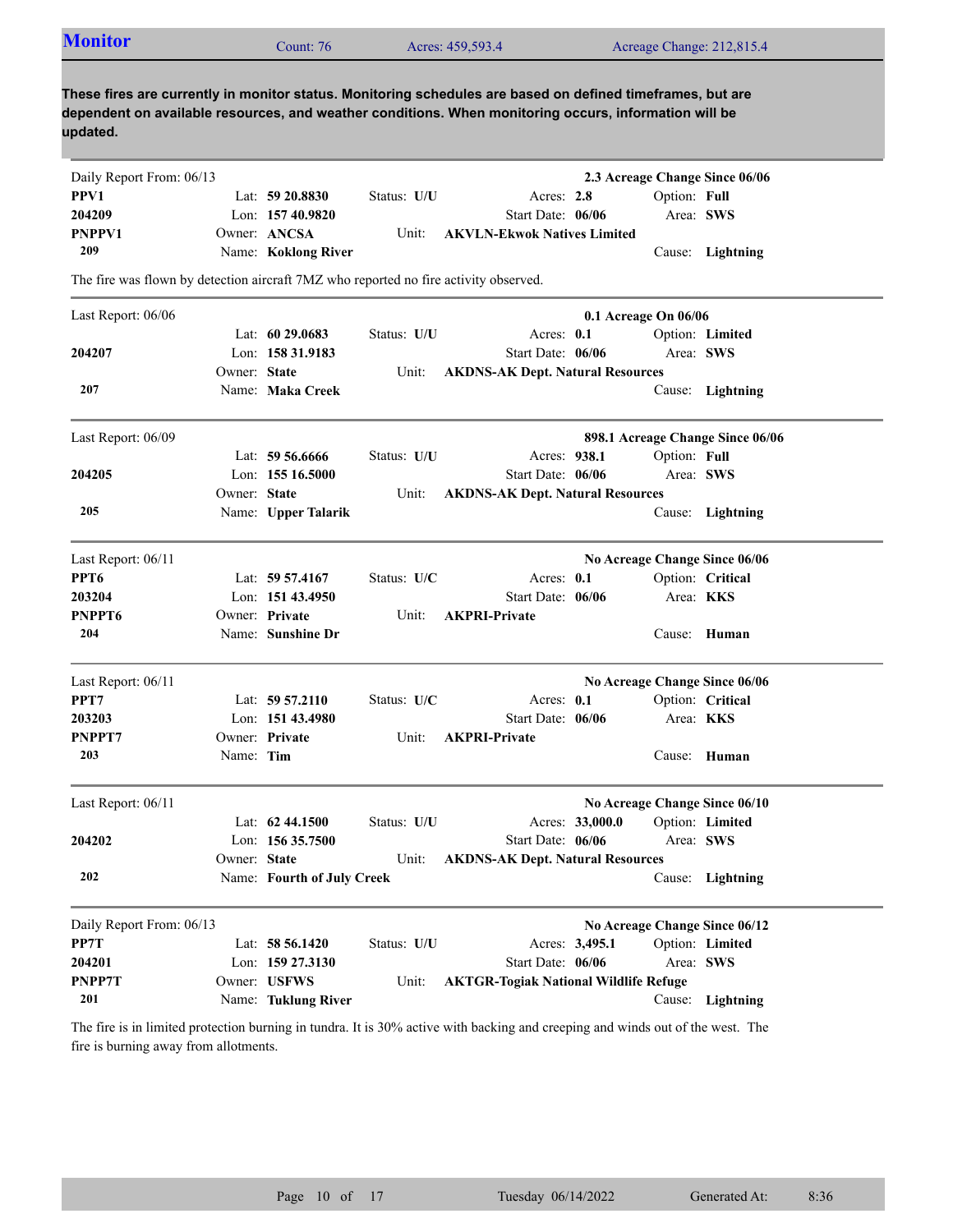| <b>Monitor</b>                            |                   | Count: 76             |             | Acres: 459,593.4                                                                                                                                                                                                    |                       | Acreage Change: 212,815.4          |
|-------------------------------------------|-------------------|-----------------------|-------------|---------------------------------------------------------------------------------------------------------------------------------------------------------------------------------------------------------------------|-----------------------|------------------------------------|
| updated.                                  |                   |                       |             | These fires are currently in monitor status. Monitoring schedules are based on defined timeframes, but are<br>dependent on available resources, and weather conditions. When monitoring occurs, information will be |                       |                                    |
| Daily Report From: 06/13                  |                   |                       |             |                                                                                                                                                                                                                     |                       | No Acreage Change Since 06/09      |
|                                           |                   | Lat: $59\,45.0667$    | Status: U/U | Acres: 22,053.3                                                                                                                                                                                                     |                       | Option: Limited                    |
| 204200                                    |                   | Lon: 158 13.5000      |             | Start Date: 06/06                                                                                                                                                                                                   |                       | Area: SWS                          |
|                                           | Owner: State      |                       | Unit:       | <b>AKDNS-AK Dept. Natural Resources</b>                                                                                                                                                                             |                       |                                    |
| 200                                       |                   | Name: Kokwok          |             |                                                                                                                                                                                                                     |                       | Cause: Lightning                   |
| Acres updated to match latest perimeter.  |                   |                       |             |                                                                                                                                                                                                                     |                       |                                    |
| Daily Report From: 06/13                  |                   |                       |             |                                                                                                                                                                                                                     |                       | -5.0 Acreage Change Since 06/10    |
|                                           |                   | Lat: 61 34.7833       | Status: U/U | Acres: 28,620.0                                                                                                                                                                                                     |                       | Option: Limited                    |
| 204198                                    |                   | Lon: $15600.7333$     |             | Start Date: 06/05                                                                                                                                                                                                   |                       | Area: SWS                          |
|                                           | Owner: <b>BLM</b> |                       | Unit:       | <b>AKADD-Anchorage Field Office</b>                                                                                                                                                                                 |                       |                                    |
| 198                                       |                   | Name: Stony River     |             |                                                                                                                                                                                                                     |                       | Cause: Lightning                   |
| Acres updated to match latest perimeter.  |                   |                       |             |                                                                                                                                                                                                                     |                       |                                    |
| Daily Report From: 06/13                  |                   |                       |             |                                                                                                                                                                                                                     |                       | No Acreage Change Since 06/10      |
|                                           |                   | Lat: 61 34.5500       | Status: U/U | Acres: 26,759.0                                                                                                                                                                                                     |                       | Option: Limited                    |
| 204197                                    |                   | Lon: $15551.0000$     |             | Start Date: 06/05                                                                                                                                                                                                   |                       | Area: SWS                          |
|                                           | Owner: <b>BLM</b> |                       | Unit:       | <b>AKADD-Anchorage Field Office</b>                                                                                                                                                                                 |                       |                                    |
| 197                                       |                   | Name: Gagaryah River  |             |                                                                                                                                                                                                                     |                       | Cause: Lightning                   |
| Acres updated to match lastest perimeter. |                   |                       |             |                                                                                                                                                                                                                     |                       |                                    |
| Last Report: 06/07                        |                   |                       |             |                                                                                                                                                                                                                     |                       | No Acreage Change Since 06/05      |
|                                           |                   | Lat: $60\,33.7470$    | Status: U/U | Acres: 74.1                                                                                                                                                                                                         |                       | Option: Limited                    |
| 204193                                    |                   | Lon: $15645.9050$     |             | Start Date: 06/05                                                                                                                                                                                                   |                       | Area: SWS                          |
|                                           | Owner: State      |                       | Unit:       | <b>AKDNS-AK Dept. Natural Resources</b>                                                                                                                                                                             |                       |                                    |
| 193                                       |                   | Name: Cabin Creek     |             |                                                                                                                                                                                                                     |                       | Cause: Lightning                   |
|                                           |                   |                       |             |                                                                                                                                                                                                                     |                       |                                    |
| Last Report: 06/06                        |                   |                       |             |                                                                                                                                                                                                                     |                       | 0.2 Acreage Change Since 06/05     |
| PPN7                                      |                   | Lat: 63 38.3334       | Status: U/U | Acres: 0.3                                                                                                                                                                                                          |                       | Option: Limited                    |
|                                           |                   | Lon: 149 12.3720      |             | Start Date: 06/05                                                                                                                                                                                                   |                       | Area: TAD                          |
| PDPPN7                                    | Owner: NPS        |                       | Unit:       | <b>AKDEP-Denali National Park and Preserve</b>                                                                                                                                                                      |                       |                                    |
| 191                                       |                   | Name: Savage Jenny    |             |                                                                                                                                                                                                                     |                       | Cause: Lightning                   |
| Last Report: 06/07                        |                   |                       |             |                                                                                                                                                                                                                     |                       | 1,938.1 Acreage Change Since 06/05 |
| PPN3                                      |                   | Lat: 61 32.2000       | Status: U/U | Acres: 2,464.1                                                                                                                                                                                                      |                       | Option: Limited                    |
| 204190                                    |                   | Lon: 155 04.6000      |             | Start Date: 06/05                                                                                                                                                                                                   |                       | Area: SWS                          |
| PNPPN3                                    | Owner: BLM        |                       | Unit:       | <b>AKADD-Anchorage Field Office</b>                                                                                                                                                                                 |                       |                                    |
| 190                                       |                   | Name: South Lime Lake |             |                                                                                                                                                                                                                     |                       | Cause: Lightning                   |
|                                           |                   |                       |             |                                                                                                                                                                                                                     |                       |                                    |
| Last Report: 06/05                        |                   |                       |             |                                                                                                                                                                                                                     | 10.0 Acreage On 06/05 |                                    |
|                                           |                   | Lat: 60 27.2210       | Status: U/U | Acres: 10.0                                                                                                                                                                                                         |                       | Option: Limited                    |
| 204189                                    |                   | Lon: 156 39.5220      |             | Start Date: 06/05                                                                                                                                                                                                   |                       | Area: SWS                          |
|                                           | Owner: State      |                       | Unit:       | <b>AKDNS-AK Dept. Natural Resources</b>                                                                                                                                                                             |                       |                                    |

Name: **Nushagak River** Cause: **Lightning**

**189**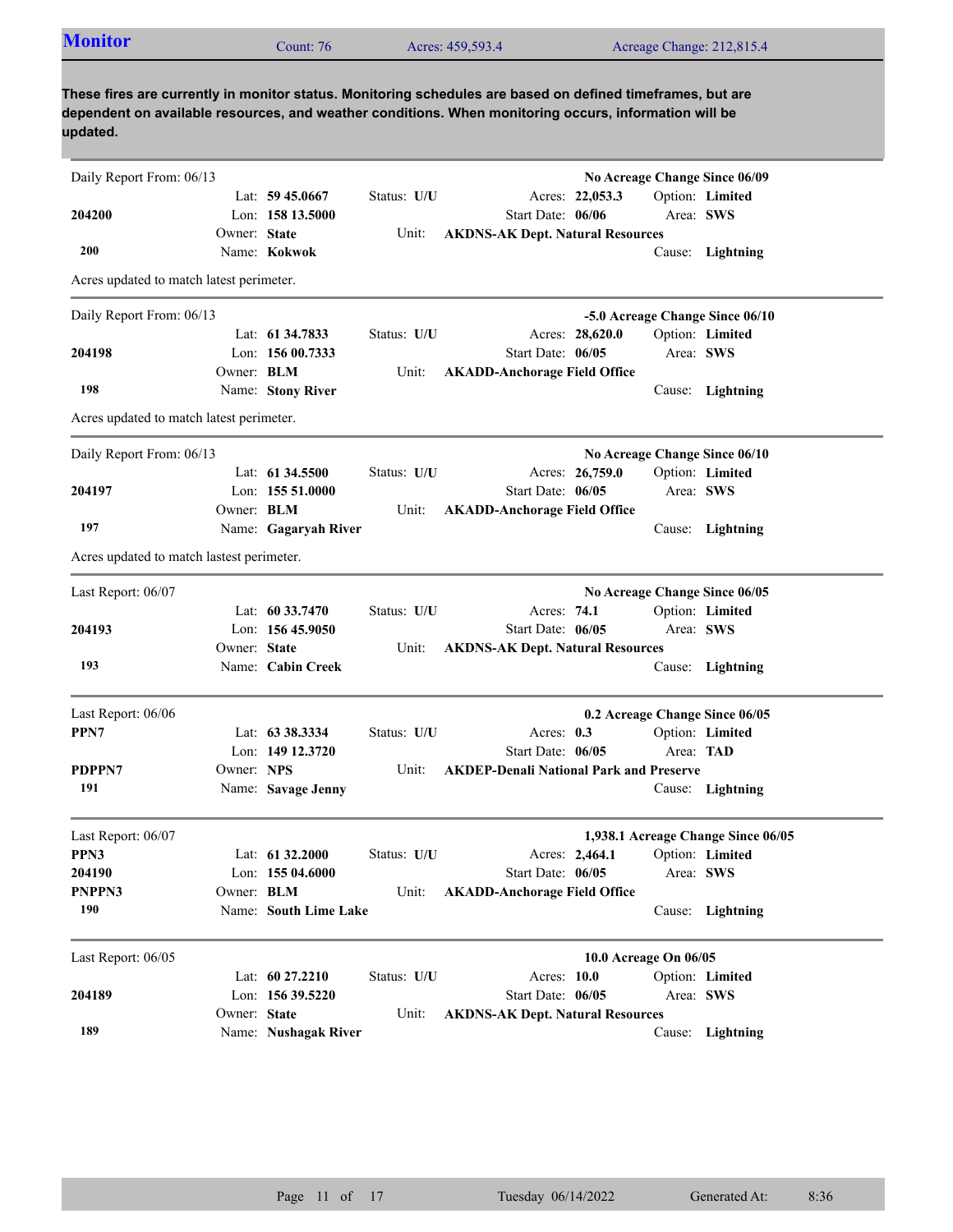| <b>Monitor</b>                                                          |                   | Count: $76$                        |             | Acres: 459,593.4                                                                                                                                                                                                    |                       | Acreage Change: 212,815.4           |
|-------------------------------------------------------------------------|-------------------|------------------------------------|-------------|---------------------------------------------------------------------------------------------------------------------------------------------------------------------------------------------------------------------|-----------------------|-------------------------------------|
|                                                                         |                   |                                    |             |                                                                                                                                                                                                                     |                       |                                     |
| updated.                                                                |                   |                                    |             | These fires are currently in monitor status. Monitoring schedules are based on defined timeframes, but are<br>dependent on available resources, and weather conditions. When monitoring occurs, information will be |                       |                                     |
| Daily Report From: 06/13                                                |                   |                                    |             |                                                                                                                                                                                                                     |                       | No Acreage Change Since 06/09       |
|                                                                         |                   | Lat: $60\,59.6167$                 | Status: U/U | Acres: 3,544.0                                                                                                                                                                                                      |                       | Option: Limited                     |
| 204188                                                                  |                   | Lon: 156 09.6334                   |             | Start Date: 06/05                                                                                                                                                                                                   |                       | Area: SWS                           |
|                                                                         | Owner: State      |                                    | Unit:       | <b>AKDNS-AK Dept. Natural Resources</b>                                                                                                                                                                             |                       |                                     |
| 188                                                                     |                   | Name: Hook Creek                   |             |                                                                                                                                                                                                                     |                       | Cause: Lightning                    |
| The acreage was updated based on more accurate mapping provided by GIS. |                   |                                    |             |                                                                                                                                                                                                                     |                       |                                     |
| Last Report: 06/05                                                      |                   |                                    |             |                                                                                                                                                                                                                     | 66.0 Acreage On 06/05 |                                     |
| PPN <sub>2</sub>                                                        |                   | Lat: $62\,35.9870$                 | Status: U/U | Acres: $66.0$                                                                                                                                                                                                       |                       | Option: Limited                     |
| 214187                                                                  |                   | Lon: $14548.3480$                  |             | Start Date: 06/05                                                                                                                                                                                                   |                       | Area: CRS                           |
| <b>PNPPN2</b>                                                           | Owner: BLM        |                                    | Unit:       | <b>AKGLD-Glennallen Field Office</b>                                                                                                                                                                                |                       |                                     |
| 187                                                                     |                   | Name: Fish Lake                    |             |                                                                                                                                                                                                                     |                       | Cause: Lightning                    |
| Last Report: 06/08                                                      |                   |                                    |             |                                                                                                                                                                                                                     |                       | No Acreage Change Since 06/07       |
| PPM8                                                                    |                   | Lat: $63\,32.2170$                 | Status: U/C | Acres: 13.0                                                                                                                                                                                                         |                       | Option: Modified                    |
| 204186                                                                  |                   | Lon: $153\,36.2167$                |             | Start Date: 06/05                                                                                                                                                                                                   |                       | Area: SWS                           |
| <b>PNPPM8</b>                                                           | Owner: State      |                                    | Unit:       | <b>AKDNS-AK Dept. Natural Resources</b>                                                                                                                                                                             |                       |                                     |
| 186                                                                     |                   | Name: Rungun Creek                 |             |                                                                                                                                                                                                                     |                       | Cause: Lightning                    |
| Last Report: 06/10                                                      |                   |                                    |             |                                                                                                                                                                                                                     |                       | 26,871.9 Acreage Change Since 06/09 |
| PPR <sub>4</sub>                                                        |                   | Lat: $62$ 19.9500                  | Status: U/U |                                                                                                                                                                                                                     | Acres: 72,809.1       | Option: Limited                     |
| 204183                                                                  |                   | Lon: 155 17.9333                   |             | Start Date: 06/04                                                                                                                                                                                                   |                       | Area: SWS                           |
| PNPPR4                                                                  | Owner: <b>BLM</b> |                                    | Unit:       | <b>AKADD-Anchorage Field Office</b>                                                                                                                                                                                 |                       |                                     |
| 183                                                                     |                   | Name: Tatlawiksuk                  |             |                                                                                                                                                                                                                     |                       | Cause: Lightning                    |
| Last Report: 06/06                                                      |                   |                                    |             |                                                                                                                                                                                                                     |                       | -20.5 Acreage Change Since 06/05    |
| PPJ9                                                                    |                   | Lat: $5850.5000$                   | Status: U/C | Acres: 199.5                                                                                                                                                                                                        |                       | Option: Modified                    |
| 204182                                                                  |                   | Lon: 156 17.5834                   |             | Start Date: 06/04                                                                                                                                                                                                   |                       | Area: SWS                           |
| PNPPJ9                                                                  | Owner: State      |                                    | Unit:       | <b>AKDNS-AK Dept. Natural Resources</b>                                                                                                                                                                             |                       |                                     |
| 182                                                                     |                   | Name: King Salmon Creek            |             |                                                                                                                                                                                                                     |                       | Cause: Lightning                    |
| Last Report: 06/09                                                      |                   |                                    |             |                                                                                                                                                                                                                     |                       | No Acreage Change Since 06/08       |
| PPH <sub>9</sub>                                                        |                   | Lat: 65 10.7383                    | Status: U/U | Acres: $6.7$                                                                                                                                                                                                        |                       | Option: Modified                    |
| 231181                                                                  |                   | Lon: 150 18.5467                   |             | Start Date: 06/04                                                                                                                                                                                                   |                       | Area: TAD                           |
| PDPPH9<br>181                                                           | Owner: State      | Name: Omega Creek                  | Unit:       | <b>AKDNS-AK Dept. Natural Resources</b>                                                                                                                                                                             |                       | Cause: Human                        |
|                                                                         |                   |                                    |             |                                                                                                                                                                                                                     |                       |                                     |
| Last Report: 06/04                                                      |                   |                                    |             |                                                                                                                                                                                                                     | 0.1 Acreage On 06/04  |                                     |
|                                                                         |                   | Lat: 61 35.9910                    | Status: U/C | Acres: 0.1                                                                                                                                                                                                          |                       | Option: Critical                    |
| 201180                                                                  |                   | Lon: 149 27.7536<br>Owner: Private | Unit:       | Start Date: 06/04<br><b>AKPRI-Private</b>                                                                                                                                                                           |                       | Area: MSS                           |
| 180                                                                     |                   | Name: Spruce Roy                   |             |                                                                                                                                                                                                                     |                       | Cause: Human                        |
|                                                                         |                   |                                    |             |                                                                                                                                                                                                                     |                       |                                     |

| Last Report: 06/04 |                    |             |                                 |              | No Acreage Change Since 06/03 |
|--------------------|--------------------|-------------|---------------------------------|--------------|-------------------------------|
| PPF1               | Lat: $64\,42.5167$ | Status: U/U | Acres: $0.1$                    | Option: Full |                               |
|                    | Lon: $15529.5267$  |             | Start Date: $06/03$             | Area: GAD    |                               |
| PDPPF1             | Owner: ANCSA       |             | Unit: AKVLN-Dineega Corporation |              |                               |
| 179                | Name: Ruby Dump    |             |                                 |              | Cause: Human                  |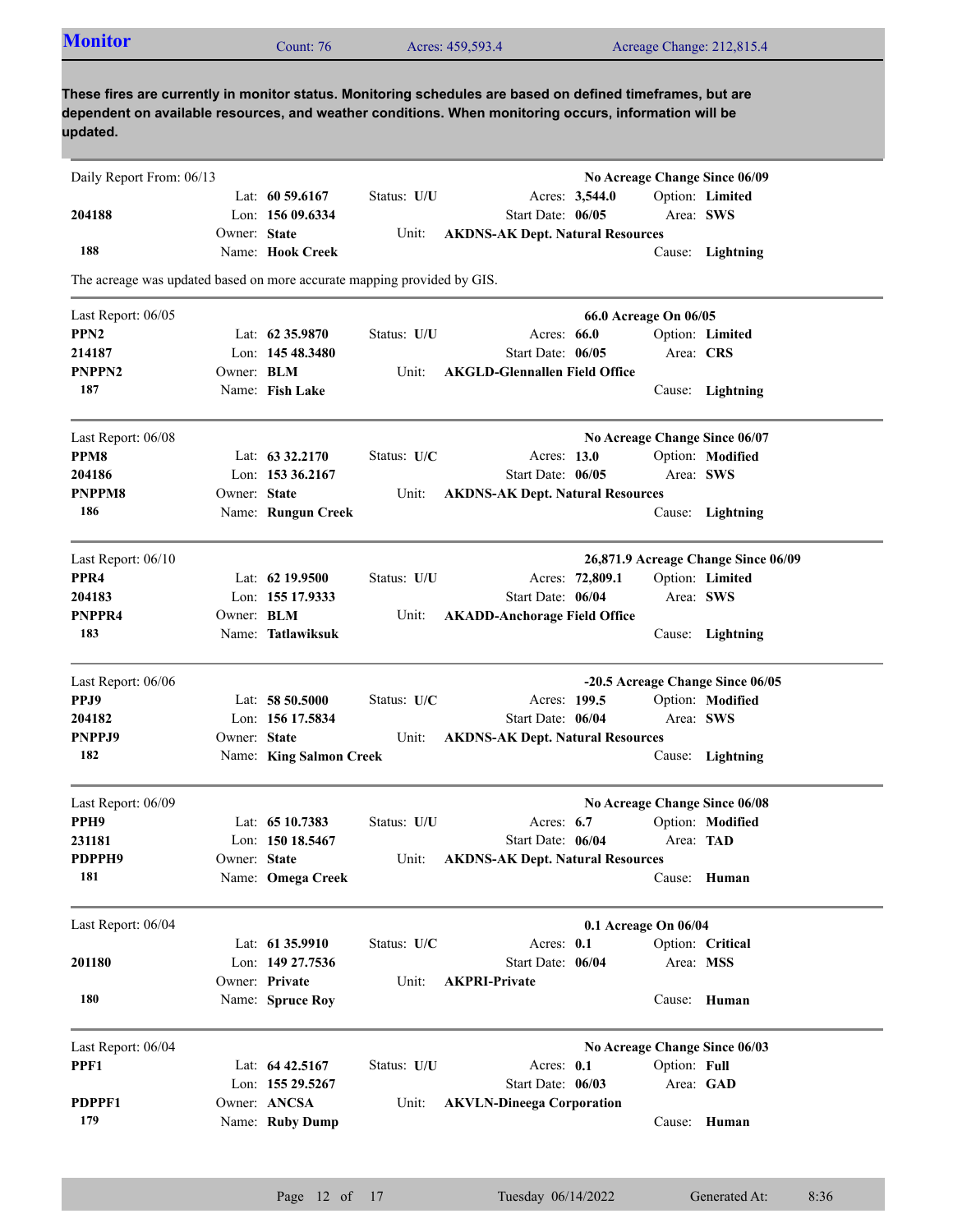| <b>Monitor</b> | Count: 76 | Acres: 459,593.4 | Acreage Change: 212,815.4 |
|----------------|-----------|------------------|---------------------------|
|                |           |                  |                           |

| Last Report: 06/03 |              |                          |             |                                                   | 0.1 Acreage On 06/03  |                               |
|--------------------|--------------|--------------------------|-------------|---------------------------------------------------|-----------------------|-------------------------------|
| PPE4               |              | Lat: $61\,56.3310$       | Status: U/U | Acres: 0.1                                        | Option: Full          |                               |
|                    |              | Lon: 162 52.4760         |             | Start Date: 06/03                                 |                       | Area: GAD                     |
| PDPPE4             |              | Owner: ANCSA             | Unit:       | <b>AKVLN-Pilot Station, Incorporated</b>          |                       |                               |
| 176                |              | Name: PILOT STATION DUMP |             |                                                   |                       | Cause: Human                  |
| Last Report: 06/04 |              |                          |             |                                                   |                       | No Acreage Change Since 06/03 |
|                    |              | Lat: $6206.1830$         | Status: U/C | Acres: $0.5$                                      |                       | Option: Critical              |
| 214174             |              | Lon: $14532.2450$        |             | Start Date: 06/03                                 | Area: CRS             |                               |
|                    | Owner: State |                          | Unit:       | <b>AKAKS-University of Alaska</b>                 |                       |                               |
| 174                |              | Name: Old Dump Road 2    |             |                                                   |                       | Cause: Human                  |
| Last Report: 06/02 |              |                          |             |                                                   | 10.0 Acreage On 06/02 |                               |
| PN9M               |              | Lat: 59 05.8400          | Status: U/U | Acres: 10.0                                       | Option: Full          |                               |
| 204172             |              | Lon: 158 33.2700         |             | Start Date: 06/02                                 | Area: SWS             |                               |
| PNPN9M             | Owner: City  |                          | Unit:       | <b>AKAKS-Dillingham, City of</b>                  |                       |                               |
| 172                |              | Name: Dillingham Dump    |             |                                                   | Cause:                | Undetermined                  |
| Last Report: 06/02 |              |                          |             |                                                   | 0.1 Acreage On 06/02  |                               |
|                    |              | Lat: $61\,35.8600$       | Status: U/C | Acres: $0.1$                                      |                       | Option: Critical              |
| 201167             |              | Lon: $14925.0100$        |             | Start Date: 06/02                                 | Area: MSS             |                               |
|                    |              | Owner: Private           | Unit:       | <b>AKPRI-Private</b>                              |                       |                               |
| 167                |              | Name: Peck 2             |             |                                                   | Cause:                | Human                         |
| Last Report: 06/01 |              |                          |             |                                                   | 0.3 Acreage On 06/01  |                               |
|                    |              | Lat: $5907.5150$         | Status: U/U | Acres: $0.3$                                      | Option: Full          |                               |
| 204166             |              | Lon: $161\,33.5630$      |             | Start Date: 06/01                                 | Area: SWS             |                               |
|                    |              | Owner: ANCSA             | Unit:       | <b>AKVLN-Kiutsarak, Incorporated</b>              |                       |                               |
| 166                |              | Name: Mumtrak Hill       |             |                                                   | Cause:                | Undetermined                  |
| Last Report: 06/01 |              |                          |             |                                                   |                       | No Acreage Change Since 05/31 |
| PN <sub>5</sub> C  |              | Lat: $62\,49.3776$       | Status: U/C | Acres: 41.0                                       | Option: Full          |                               |
|                    |              | Lon: $16318.0480$        |             | Start Date: 05/30                                 |                       | Area: GAD                     |
| PDPN5C             |              | Owner: USFWS             | Unit:       | <b>AKYDR-Yukon Delta National Wildlife Refuge</b> |                       |                               |
| 158                |              | Name: Pastolik River     |             |                                                   |                       | Cause: Lightning              |
| Last Report: 06/01 |              |                          |             |                                                   |                       | No Acreage Change Since 05/31 |
| PN5B               |              | Lat: 63 01.6776          | Status: U/C | Acres: 234.0                                      | Option: Full          |                               |
|                    |              | Lon: 163 03.6660         |             | Start Date: 05/30                                 |                       | Area: GAD                     |
| <b>PDPN5B</b>      |              | Owner: ANCSA             | Unit:       | <b>AKVLN-Kotlik Yupik Corporation</b>             |                       |                               |
| 157                |              | Name: Hogback Hill       |             |                                                   |                       | Cause: Lightning              |
| Last Report: 05/30 |              |                          |             |                                                   | 0.1 Acreage On 05/30  |                               |
|                    |              | Lat: 61 37.2517          | Status: U/C | Acres: 0.1                                        |                       | Option: Critical              |
| 201153             |              | Lon: 149 23.3217         |             | Start Date: 05/30                                 | Area: MSS             |                               |
|                    |              | Owner: Private           | Unit:       | <b>AKPRI-Private</b>                              |                       |                               |
| 153                |              | Name: Kings River        |             |                                                   | Cause:                | Undetermined                  |
|                    |              |                          |             |                                                   |                       |                               |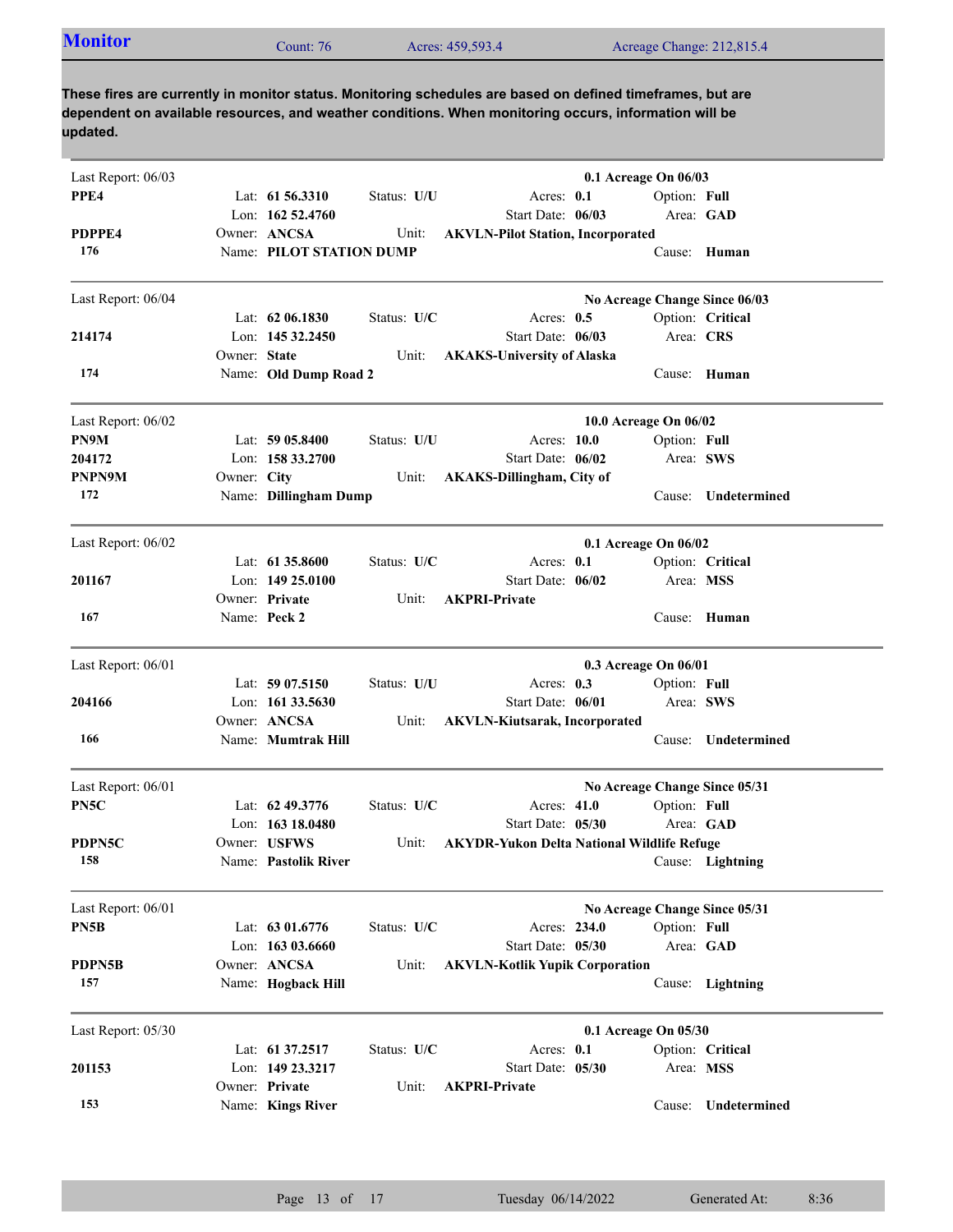| Last Report: 06/09 |              |                     |             | 2,194.9 Acreage Change Since 06/07                  |
|--------------------|--------------|---------------------|-------------|-----------------------------------------------------|
| PN4F               |              | Lat: $5813.1500$    | Status: U/U | Option: Limited<br>Acres: 10,321.9                  |
| 204151             |              | Lon: 155 57.9667    |             | Start Date: 05/29<br>Area: SWS                      |
| PNPN4F             | Owner: NPS   |                     | Unit:       | <b>AKKAP-Katmai National Park and Preserve</b>      |
| 151                |              | Name: Contact Creek |             | Cause: Lightning                                    |
| Last Report: 06/02 |              |                     |             | No Acreage Change Since 05/30                       |
| PN3C               |              | Lat: 65 11.9280     | Status: U/C | Acres: $1.6$<br>Option: Full                        |
| 231148             |              | Lon: 152 02.1180    |             | Start Date: 05/29<br>Area: TAD                      |
| PDPN3C             |              | Owner: Private      | Unit:       | <b>AKPRI-Private</b>                                |
| 148                |              | Name: White Alice   |             | Cause: Human                                        |
| Last Report: 05/27 |              |                     |             | 0.1 Acreage On 05/27                                |
| PN1T               |              | Lat: $62\,55.2318$  | Status: U/U | Acres: 0.1<br>Option: Full                          |
| 231143             |              | Lon: $16005.4060$   |             | Start Date: 05/27<br>Area: GAD                      |
| PDPN1T             |              | Owner: ANCSA        | Unit:       | <b>AKVLN-Hee-yea-Lindge Corporation</b>             |
| 143                |              | Name: Grayling Dump |             | Cause: Human                                        |
| Last Report: 05/26 |              |                     |             | 5.0 Acreage On 05/26                                |
| PNY <sub>6</sub>   |              | Lat: $60\,53.6667$  | Status: U/C | Acres: $5.0$<br>Option: Full                        |
| 204139             |              | Lon: 162 31.6667    |             | Start Date: 05/26<br>Area: SWS                      |
| PNPNY6             |              | Owner: ANCSA        | Unit:       | <b>AKVLN-Kasigluk, Incorporated</b>                 |
| 139                |              | Name: Kasigluk      |             | Undetermined<br>Cause:                              |
| Last Report: 05/31 |              |                     |             | No Acreage Change Since 05/28                       |
| PNV1               |              | Lat: 59 50.9383     | Status: U/C | Option: Critical<br>Acres: 13.3                     |
| 203134             |              | Lon: $15058.3750$   |             | Start Date: 05/25<br>Area: KKS                      |
| PNPNV1             | Owner: State |                     | Unit:       | <b>AKDNS-AK Dept. Natural Resources</b>             |
| 134                |              | Name: Caribou       |             | Cause: Human                                        |
| Last Report: 05/22 |              |                     |             | No Acreage Change Since 05/21                       |
| PNC3               |              | Lat: $64\,55.7600$  | Status: U/U | Option: Modified<br>Acres: $40.8$                   |
|                    |              | Lon: 161 11.3517    |             | Area: GAD<br>Start Date: 05/21                      |
| PDPNC3             |              | Owner: ANCSA        | Unit:       | <b>AKVLN-Koyuk Native Corporation</b>               |
| 121                |              | Name: Koyuk Dump    |             | Cause: <b>Human</b>                                 |
| Last Report: 05/20 |              |                     |             | 0.1 Acreage On 05/20                                |
|                    |              | Lat: $63\,53.7350$  | Status: U/C | Acres: 0.1<br>Option: Limited                       |
| 212111             |              | Lon: $14508.1200$   |             | Area: DAS<br>Start Date: 05/20                      |
|                    | Owner: State |                     | Unit:       | <b>AKDNS-AK Dept. Natural Resources</b>             |
| 111                |              | Name: Barley Way    |             | Cause: Human                                        |
| Last Report: 05/20 |              |                     |             | 0.1 Acreage On 05/20                                |
| PM9B               |              | Lat: $6505.8410$    | Status: U/U | Acres: 0.1<br>Option: Limited                       |
|                    |              | Lon: 141 38.3700    |             | Start Date: 05/20<br>Area: UYD                      |
| PDPM9B             | Owner: NPS   |                     | Unit:       | <b>AKYCP-Yukon-Charley Rivers National Preserve</b> |
| 109                |              | Name: Trout Creek   |             | Cause: Lightning                                    |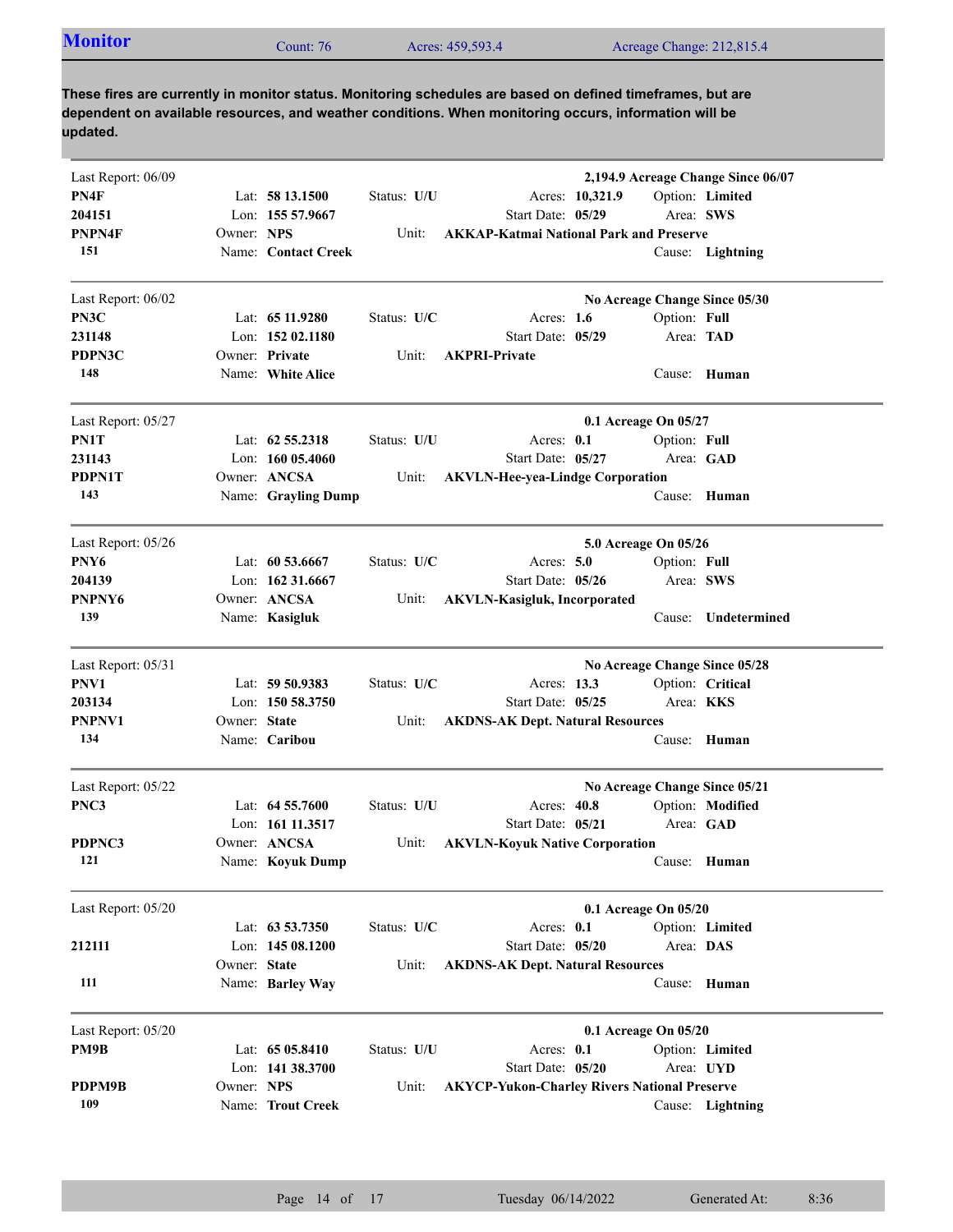| Acres: 459,593.4<br>Count: 76 | <b>Monitor</b> |  |  | Acreage Change: 212,815.4 |  |
|-------------------------------|----------------|--|--|---------------------------|--|
|-------------------------------|----------------|--|--|---------------------------|--|

| Last Report: 05/23 |              |                                   |             |                                                   |                 |                       | 25.7 Acreage Change Since 05/20 |  |
|--------------------|--------------|-----------------------------------|-------------|---------------------------------------------------|-----------------|-----------------------|---------------------------------|--|
| PM9D               |              | Lat: $6501.5850$                  | Status: U/U | Acres: 25.8                                       |                 |                       | Option: Modified                |  |
|                    |              | Lon: 141 14.8017                  |             | Start Date: 05/20                                 |                 |                       | Area: UYD                       |  |
| PDPM9D             |              | Owner: ANCSA                      | Unit:       | <b>AKDYN-Doyon, Limited</b>                       |                 |                       |                                 |  |
| 108                |              | Name: Windfall Mountain           |             |                                                   |                 |                       | Cause: Lightning                |  |
| Last Report: 05/20 |              |                                   |             |                                                   |                 |                       | No Acreage Change Since 05/19   |  |
| PM5M               |              | Lat: 58 36.4200                   | Status: U/C | Acres: 24.3                                       |                 |                       | Option: Unplanned               |  |
| 204096             |              | Lon: $15957.9600$                 |             | Start Date: 05/17                                 |                 | Area: SWS             |                                 |  |
| PNPM5M             | Owner: State |                                   | Unit:       | <b>AKDNS-AK Dept. Natural Resources</b>           |                 |                       |                                 |  |
| 096                |              | Name: Walrus Islands              |             |                                                   |                 | Cause:                | Undetermined                    |  |
| Last Report: 05/16 |              |                                   |             |                                                   |                 | 29.2 Acreage On 05/16 |                                 |  |
| <b>PM38</b>        |              | Lat: $59\,42.6226$                | Status: U/C | Acres: 29.2                                       |                 | Option: Full          |                                 |  |
| 204090             |              | Lon: $16153.2962$                 |             | Start Date: 05/16                                 |                 |                       | Area: SWS                       |  |
| PNPM38             |              | Owner: ANCSA                      | Unit:       | <b>AKVLN-Qanirtuuq, Incorporated</b>              |                 |                       |                                 |  |
| 090                |              | Name: Arolik                      |             |                                                   |                 | Cause:                | Undetermined                    |  |
| Last Report: 06/04 |              |                                   |             | No Acreage Change Since 05/18                     |                 |                       |                                 |  |
|                    |              | Lat: 51 57.2683                   | Status: U/U | Acres: 919.6                                      |                 |                       | Option: Unplanned               |  |
| 204078             |              | Lon: 176 38.7183                  |             | Start Date: 05/08                                 |                 | Area: SWS             |                                 |  |
|                    | Owner: DOD   |                                   | Unit:       | <b>AKNVQ-U.S. Navy</b>                            |                 |                       |                                 |  |
| 078                | Name: Adak   |                                   |             |                                                   |                 | Cause:                | Human                           |  |
| Last Report: 05/29 |              |                                   |             |                                                   |                 |                       | No Acreage Change Since 05/12   |  |
| PMS1               |              | Lat: 61 43.9700                   | Status: U/C | Acres: $0.1$                                      |                 | Option: Full          |                                 |  |
| 201077             |              | Lon: $14901.7300$                 |             | Start Date: 05/12                                 |                 | Area: MSS             |                                 |  |
| <b>PNPMS1</b>      | Owner: State |                                   | Unit:       | <b>AKDNS-AK Dept. Natural Resources</b>           |                 |                       |                                 |  |
| 077                |              | Name: Buffalo Mine Coal Seam 2022 |             |                                                   |                 |                       | Cause: Lightning                |  |
| Last Report: 05/23 |              |                                   |             |                                                   |                 |                       | No Acreage Change Since 04/26   |  |
| PKS1               |              | Lat: $60\,32.1500$                | Status: U/U |                                                   | Acres: 10,302.5 |                       | Option: Limited                 |  |
| 204012             |              | Lon: 160 54.7500                  |             | Start Date: 04/16                                 |                 |                       | Area: SWS                       |  |
| <b>PNPKS1</b>      |              | Owner: USFWS                      | Unit:       | <b>AKYDR-Yukon Delta National Wildlife Refuge</b> |                 |                       |                                 |  |
| 012                |              | Name: Kwethluk                    |             |                                                   |                 |                       | Cause: Undetermined             |  |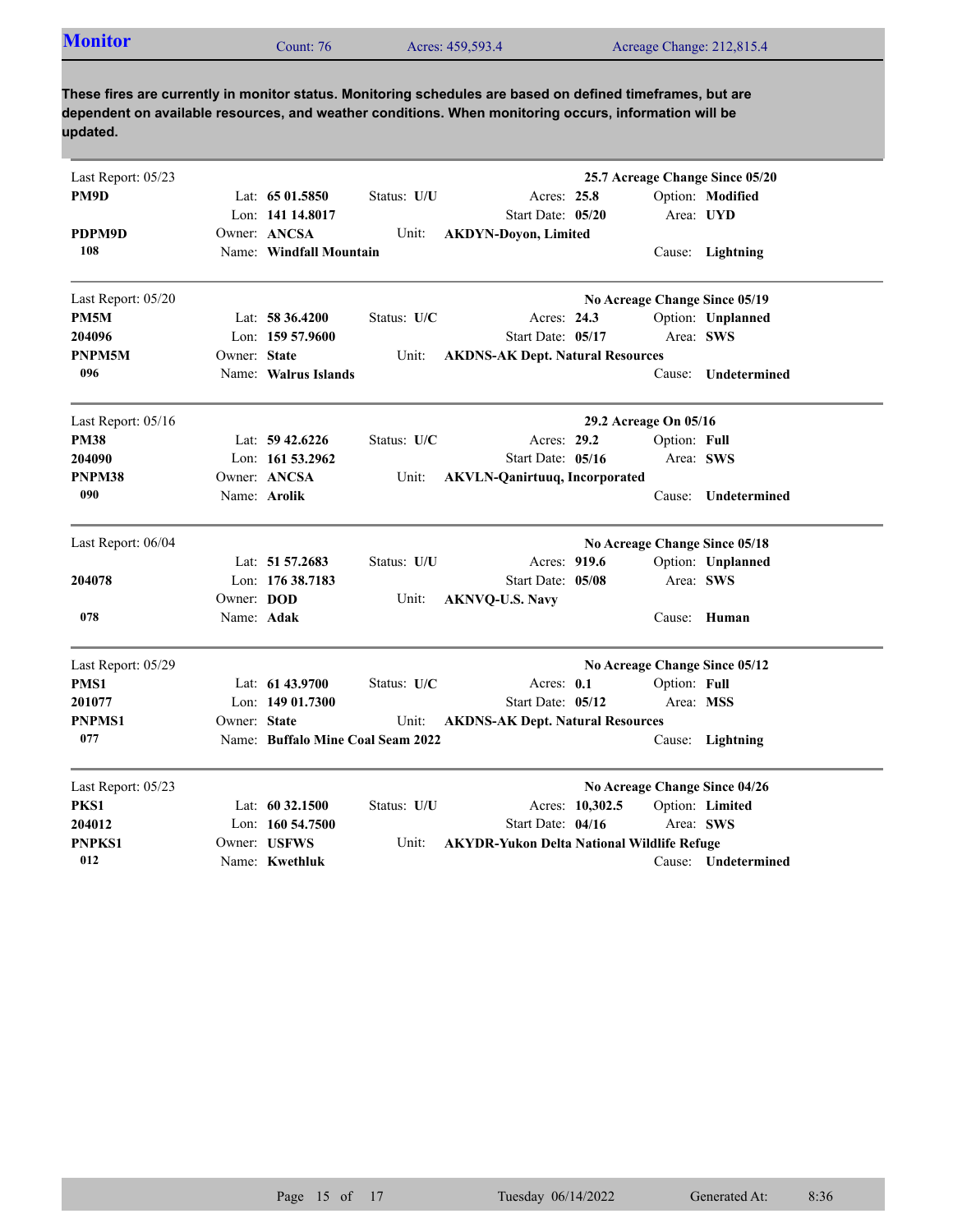| Out                      |              | Count: 1                    | Acres: $0.3$      |                                         | Acreage Change: 0.0           |       |  |
|--------------------------|--------------|-----------------------------|-------------------|-----------------------------------------|-------------------------------|-------|--|
| Daily Report From: 06/13 |              |                             |                   |                                         | No Acreage Change Since 06/12 |       |  |
| PP2K                     |              | Lat: $64\,54.5030$          | Status: Out 06/13 | Acres: $0.3$                            | Option: Full                  |       |  |
| 211242                   |              | Lon: $14627.2050$           |                   | Start Date: 06/08                       | Area: FAS                     |       |  |
| PNPP2K                   | Owner: State |                             | Unit:             | <b>AKDNS-AK Dept. Natural Resources</b> |                               |       |  |
| 242                      |              | Name: CHSR Shooting Range 2 |                   |                                         | Cause:                        | Human |  |

Fairbanks engine returned to the scene to perform a grid of the incident. Once determining there was no heat or smoke being produced from the scene, this fire was declared out.